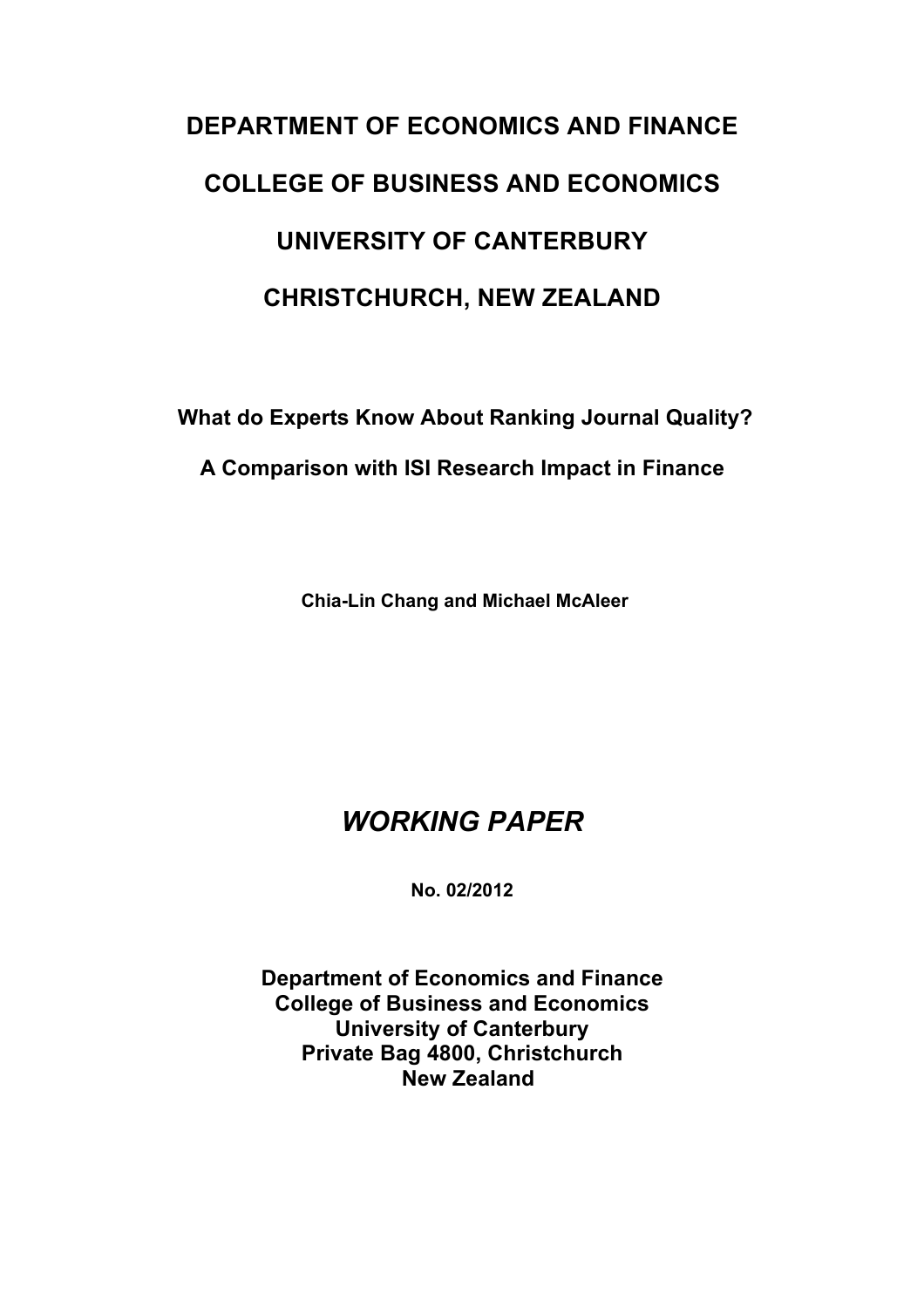# **What do Experts Know About Ranking Journal Quality? A Comparison with ISI Research Impact in Finance\***

#### **Chia-Lin Chang**

Department of Applied Economics Department of Finance National Chung Hsing University

#### **Michael McAleer**

Econometric Institute Erasmus School of Economics Erasmus University Rotterdam and Tinbergen Institute The Netherlands and Department of Quantitative Economics Complutense University of Madrid and Institute of Economic Research Kyoto University and Department of Finance National Chung Hsing University

January 2012

\*The authors are grateful to Shing-yang Hu (National Taiwan University) for providing the data on Expert Scores. For financial support, the first author wishes to thank the National Science Council, Taiwan, and the second author wishes to acknowledge the Australian Research Council, National Science Council, Taiwan, and the Japan Society for the Promotion of Science.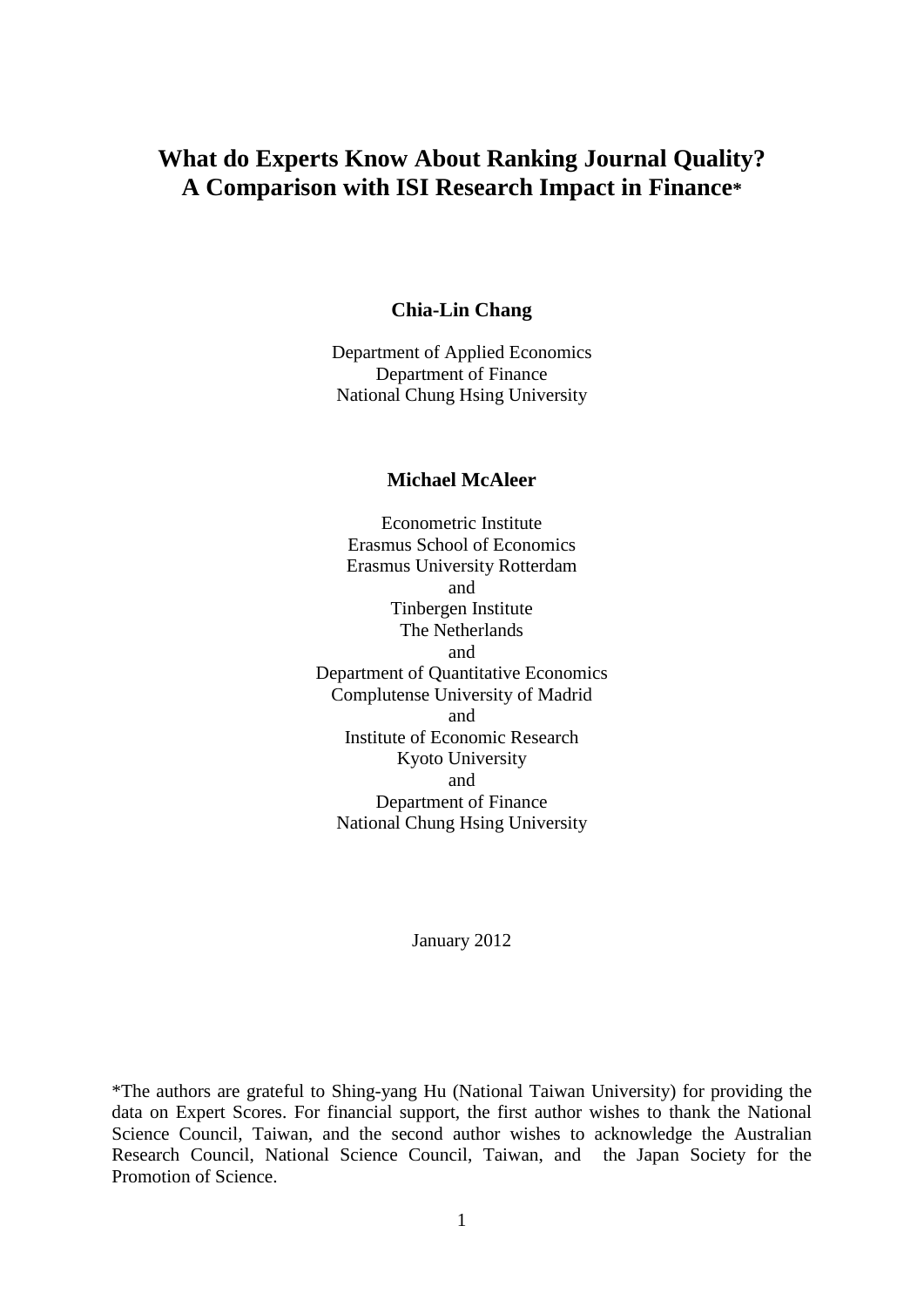#### **Abstract**

Experts possess knowledge and information that are not publicly available. The paper is concerned with the ranking of academic journal quality and research impact using a survey of experts from a national project on ranking academic finance journals. A comparison is made with publicly available bibliometric data, namely the Thomson Reuters ISI Web of Science citations database (hereafter ISI) for the Business - Finance category. The paper analyses the leading international journals in Finance using expert scores and quantifiable Research Assessment Measures (RAMs), and highlights the similarities and differences in the expert scores and alternative RAMs, where the RAMs are based on alternative transformations of citations taken from the ISI database. Alternative RAMs may be calculated annually or updated daily to answer the perennial questions as to When, Where and How (frequently) published papers are cited (see Chang et al. (2011a, b, c)). The RAMs include the most widely used RAM, namely the classic 2-year impact factor including journal self citations (2YIF), 2-year impact factor excluding journal self citations (2YIF\*), 5-year impact factor including journal self citations (5YIF), Immediacy (or zero-year impact factor (0YIF)), Eigenfactor, Article Influence, C3PO (Citation Performance Per Paper Online), h-index, PI-BETA (Papers Ignored - By Even The Authors), 2-year Self-citation Threshold Approval Ratings (2Y-STAR), Historical Self-citation Threshold Approval Ratings (H-STAR), Impact Factor Inflation (IFI), and Cited Article Influence (CAI). As data are not available for 5YIF, Article Influence and CAI for 13 of the leading 34 journals considered, 10 RAMs are analysed for 21 highly-cited journals in Finance. Harmonic mean rankings of the 10 RAMs for the 34 highly-cited journals are also presented. It is shown that emphasizing the 2-year impact factor of a journal, which partly answers the question as to When published papers are cited, to the exclusion of other informative RAMs, which answer Where and How (frequently) published papers are cited, can lead to a distorted evaluation of journal impact and influence relative to the Harmonic Mean rankings. A simple regression model is used to predict expert scores on the basis of RAMs that capture journal impact, journal policy, the number of high quality papers, and quantitative information about a journal.

**Keywords:** Expert scores, Journal quality, Research assessment measures, Impact factor, IFI, C3PO, PI-BETA, STAR, Eigenfactor, Article Influence, h-index.

**JEL Classifications**: C18, C81, C83.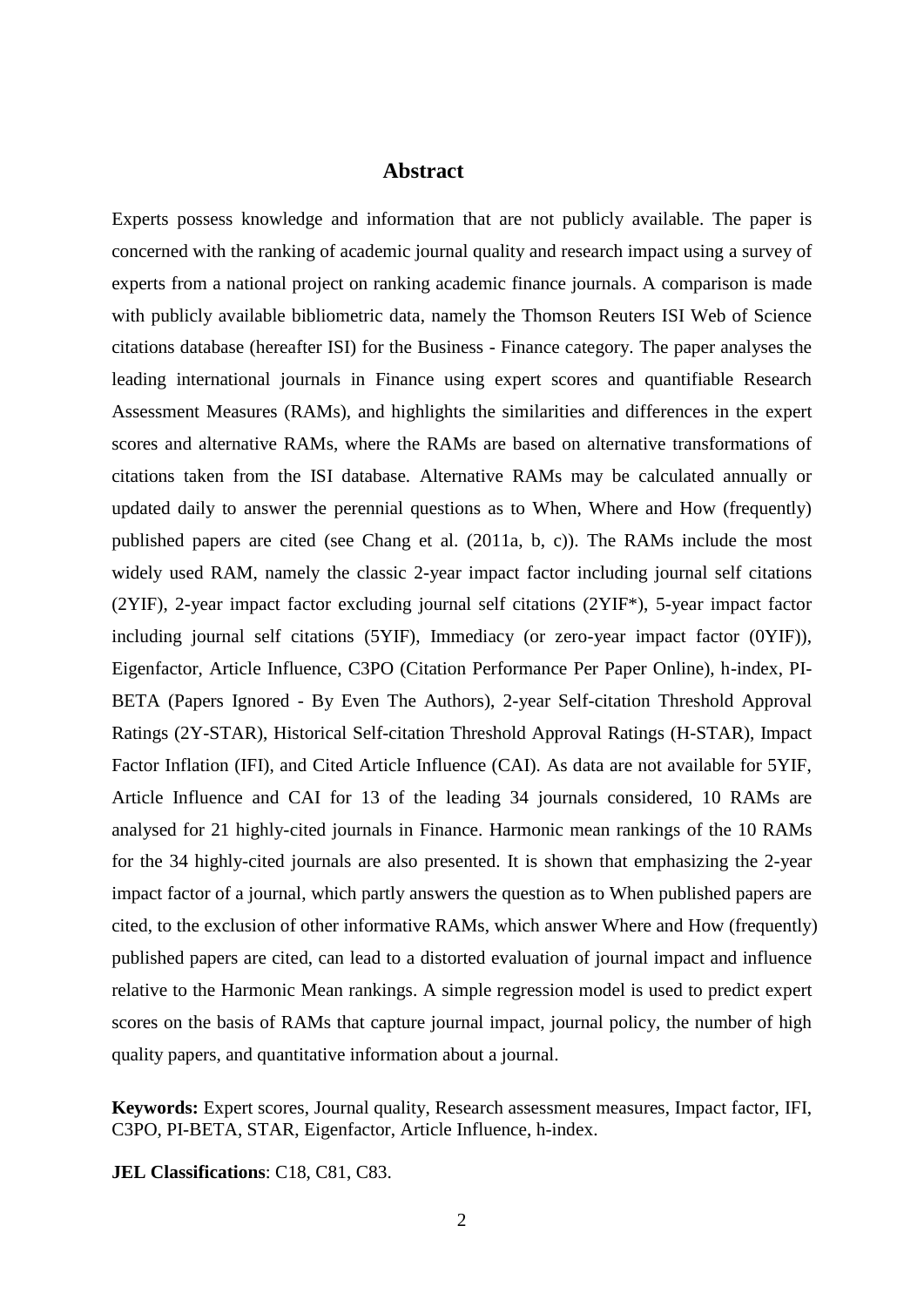#### **1. Introduction**

Experts possess knowledge and information that are not publicly available, and know things that others do not know (see, for example, Franses et al. (2009)). It is not at all common for academic experts to provide quantitative rankings of academic journals. In the event that expert rankings become available, it is imperative to compare such rankings with those based on quantifiable bibliometric Research Assessment Measures (RAMs) using publicly available data sources. One of the main purposes of the paper is to compare expert rankings of academic journal quality and research impact, using a survey of experts from a national project on ranking academic finance journals, with quantifiable RAMs.

A leading high-quality database for generating RAMs to evaluate the research performance of individual researchers and the quality of academic journals is the Thomson Reuters ISI Web of Science (2011) database (hereafter ISI), where the RAMs are essentially based on alternative transformations of citations data. Although there are important caveats regarding the methodology and data collection methods underlying any database (see, for example, Seglen (1997) and Chang et al. (2011a, b, c, d) for caveats regarding ISI), the ISI citations database is the oldest source of RAMs and undoubtedly the benchmark against which other databases are compared.

As all of the widely-used RAMs are based on citations, either directly or indirectly, alternative rankings methodologies can be applied to any discipline or sub-discipline in the sciences and social sciences. It is well known that the impact of journal publications can differ substantially across disciplines in both the sciences and social sciences. Various RAMs have been used to compare journals in a wide range of ISI disciplines, such as the leading 40 journals in Economics, and leading 10 journals in each of Management, Finance and Marketing (Chang et al. (2011a)), the leading 6 journals in each of 20 disciplines in the Sciences (Chang et al (2011b)), the leading 10 journals in Econometrics (Chang et al. (2011c)), and the leading 26 journals in Neuroscience (Chang et al. (2011d)). As a large number of leading journals in Finance have not yet been analysed, either in terms of expert scores or in terms of citations and impact on the academic profession, one of the primary aims of this paper is to undertake such an assessment.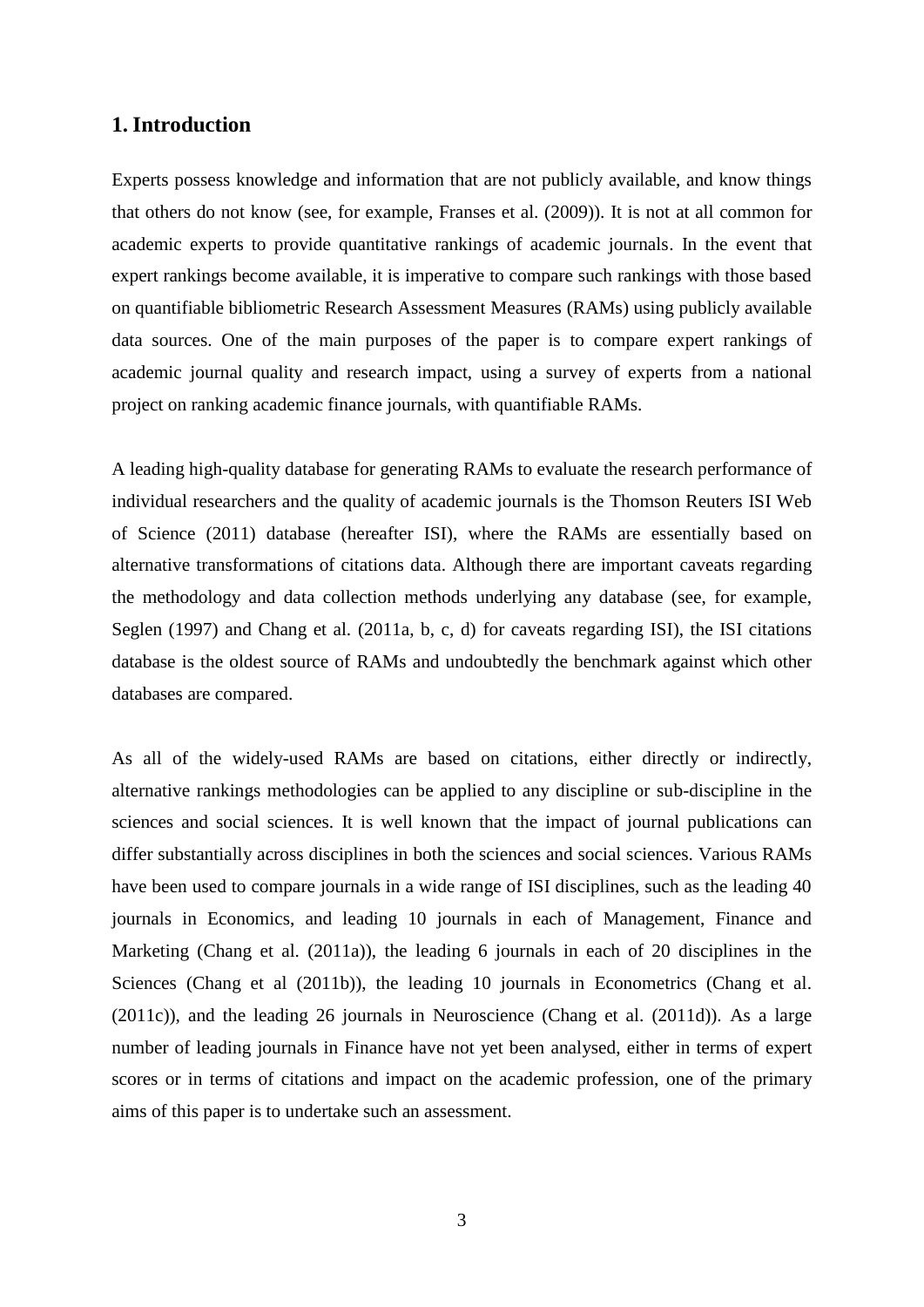If journal citations data are not used cautiously, it is possible for misleading, inappropriate and possibly unintended inferences to be drawn. Although Seglen (1997) argued strongly against using impact factors of journals, which are based on citations, to evaluate scientific research, Hirsch (2005) suggested a widely-used citations measure, the h-index, for quantifying an individual researcher's scientific research output. Although citations data are used more widely as a measure of scientific research output in the sciences than in the social sciences, the h-index is now widely used to evaluate both the research output of individual researchers and to quantify the scientific output published in academic journals across a wide range of disciplines in the sciences and social sciences.

Citations are crucial for evaluating the impact and visibility of high quality and significant scientific research output. Leading journals tend to publish significant scientific research output, which can be measured using alternative RAMs, such as a journal's h-index (Hirsch (2005)). Ranking journal quality is crucial for individual scientific researchers, research institutes, university departments and journals. From a career perspective, the perceived research performance of individual researchers is a key issue in hiring, tenure and promotion decisions.

In the absence of appropriate information regarding the perceived quality of an individual's scientific research output, the perceived quality of academic journals has long been used as a suitable proxy. Such a proxy may not be especially meaningful for established researchers, especially in the sciences but, for early career researchers who may not yet have many citations, the quality of an individual's scientific research output may be based on the perceived quality of the journals in which it has been published. This is especially true in many disciplines in the social sciences.

Following convention in many disciplines in the sciences and social sciences, Chang et al. (2011a, b, c) have argued that the acceptance of a paper for publication in a journal is typically based on the expertise of a small number of editors and referees. Although the specific number of referees can vary considerably across disciplines, it is unarguably the case that acceptance for publications relies on a handful of reviewers, who determine the rejection rate of a journal **before** a paper is published. As editors and referees are not immune from making errors of judgment, the rejection of a paper is not necessarily an accurate reflection of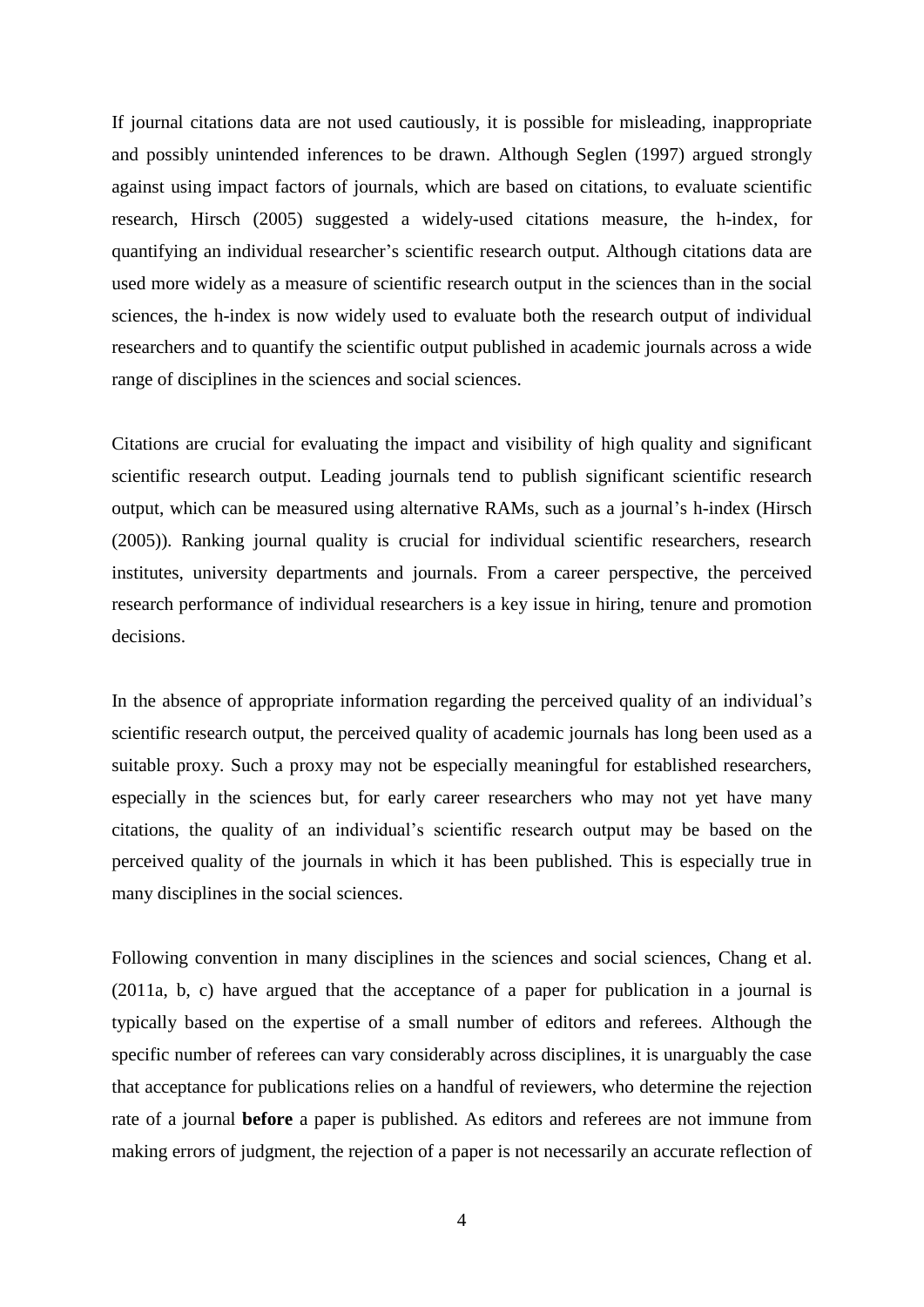its quality or potential impact, just as acceptance of a paper for publication is not a guarantee that it is significant and will have future impact.

In comparison with the rejection rate of a journal before papers are published, it is worthwhile recognizing that there is an implicit rejection rate after a paper has been published in a journal. This implicit rejection rate depends on the worldwide scientific community. As argued in Chang et al. (2011c), the proportion of published papers that is ignored by the profession, and sometimes even by the authors themselves, is an important impact performance measure **after** publication. The worldwide scientific community is less likely to make serious errors of judgment regarding the quality of scientific research papers after they have been published than a small number of editors and referees who pass judgment on the purported quality and likely future impact of a paper before publication.

Citations capture both the impact of a journal and the impact of the research output of individual researchers. As the primary quantitative method of evaluating journal and research impact is through citations, it is not surprising that all RAMs are based, directly or indirectly, on citations. Nevertheless, the perceived quality of a journal remains a key measure of the impact of researchers, especially in the social sciences. One of the aims of the paper is to evaluate rankings based on a survey of experts from a national project on ranking academic finance journals. A comparison is also made with ISI data for the Business - Finance category.

This paper examines the importance of RAMs as viable rankings criteria in Finance, and attempts to answer some important questions raised in Chang et al. (2011a, b, c), namely When, Where and How (frequently) are published papers cited in leading journals in a discipline or range of sub-disciplines. In this paper, we ask the same questions of the leading journals in the ISI discipline of Business - Finance, and evaluate the usefulness of 13 existing RAMs for 34 leading finance journals. As a basis of comparison, expert scores are intended to rank journal quality using a single metric.

The plan of the remainder of the paper is as follows. Section 2 presents some key RAMs using ISI data that may be calculated annually or updated daily, including the most widely used RAM, namely the classic 2-year impact factor including journal self citations (2YIF), 2 year impact factor excluding journal self citations (2YIF\*), 5-year impact factor including journal self citations (5YIF), Immediacy (or zero-year impact factor (0YIF)), Eigenfactor,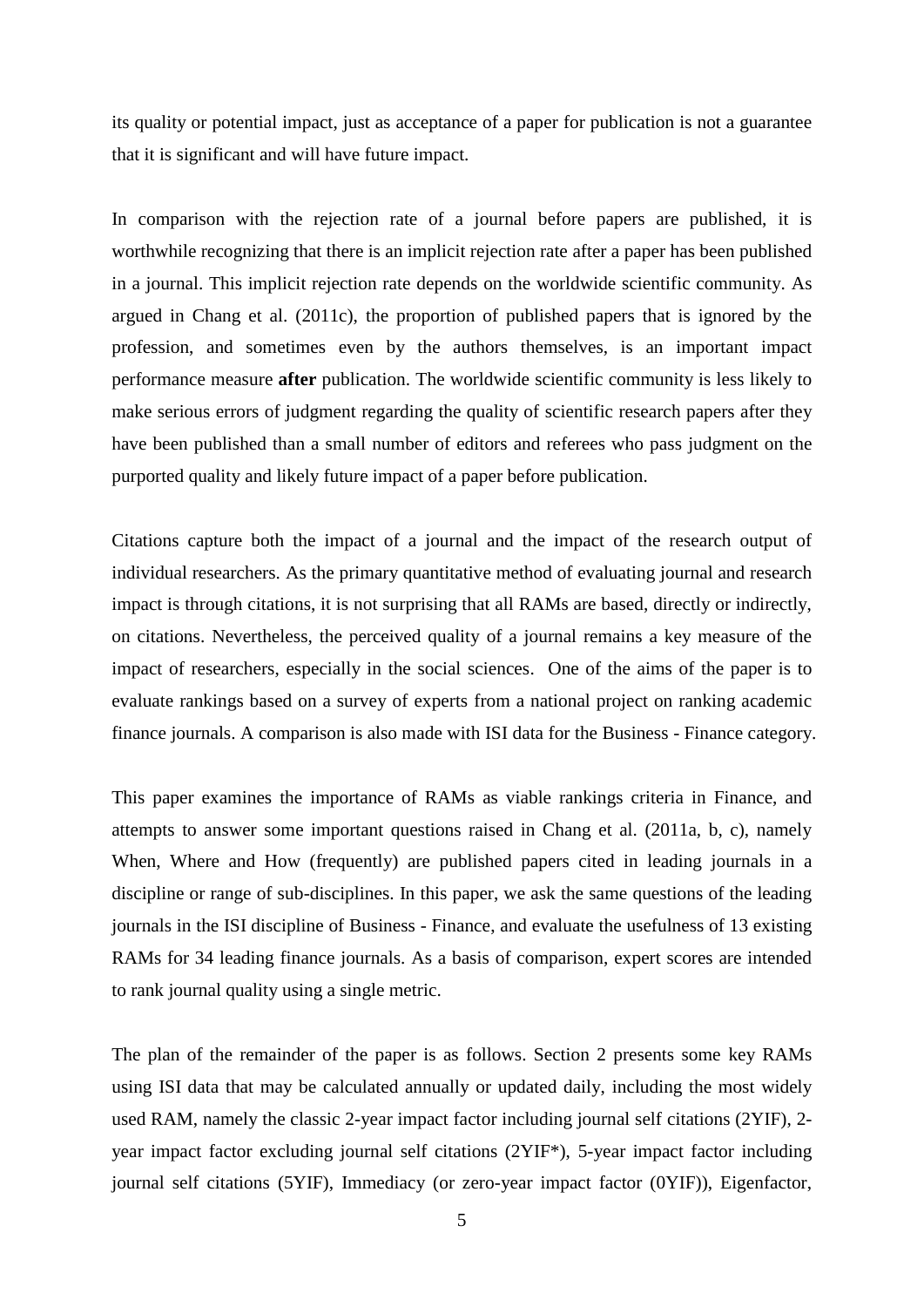Article Influence, C3PO (Citation Performance Per Paper Online), h-index, PI-BETA (Papers Ignored - By Even The Authors), 2-year Self-citation Threshold Approval Ratings (2Y-STAR), Historical Self-citation Threshold Approval Ratings (H-STAR), Impact Factor Inflation (IFI), and Cited Article Influence (CAI). Section 3 discusses and analyses 13 RAMs for 34 leading journals in the ISI category of Business - Finance. A simple regression model is estimated to predict expert scores on the basis of journal impact, journal policy, the number of high quality papers, and quantitative information about a journal. Section 4 summarizes the ranking outcomes and gives some practical suggestions as to how to rank journal quality.

#### **2. Expert Scores and Research Assessment Measures (RAM)**

The data on Expert Scores were obtained from a national project on ranking academic finance journals that was funded by the National Science Council, Taiwan. The survey data were kindly provided by Shing-yang Hu (National Taiwan University). The other members of the research team were Shao-Chi Chang (National Cheng-Kung University), Yehning Chen (National Taiwan University), San-Lin Chung (National Taiwan University), Chiuling Lu (National Taiwan University), and Chenghsien Tsai (National Chengchi University).

The invitation to experts from Professor Shing-yang Hu was given as follows: "The survey is initiated by the National Science Council (NSC), a government unit of the Republic of China (Taiwan) administrating grants/funding for academic research. The main purpose of the project is to establish a list of journals as reference (1) for finance researchers in Taiwan to submit their manuscripts for publication in international journals, and (2) for the NSC to determine research grants. We would like to invite you to fill out an online questionnaire about academic finance journals. There are 60 journals in total. Based on your judgment of the quality of the papers published in the journal and the academic impacts of the journal, please rank each journal on a scale of 1 (the worst, or the "least best") to 7 (the best). If you are not familiar enough with some of the journals to assign scores to them, please choose the "Not Familiar" option. For the purpose of data analysis, we would also like you to provide information about your major research areas and academic title. All your responses will be confidential."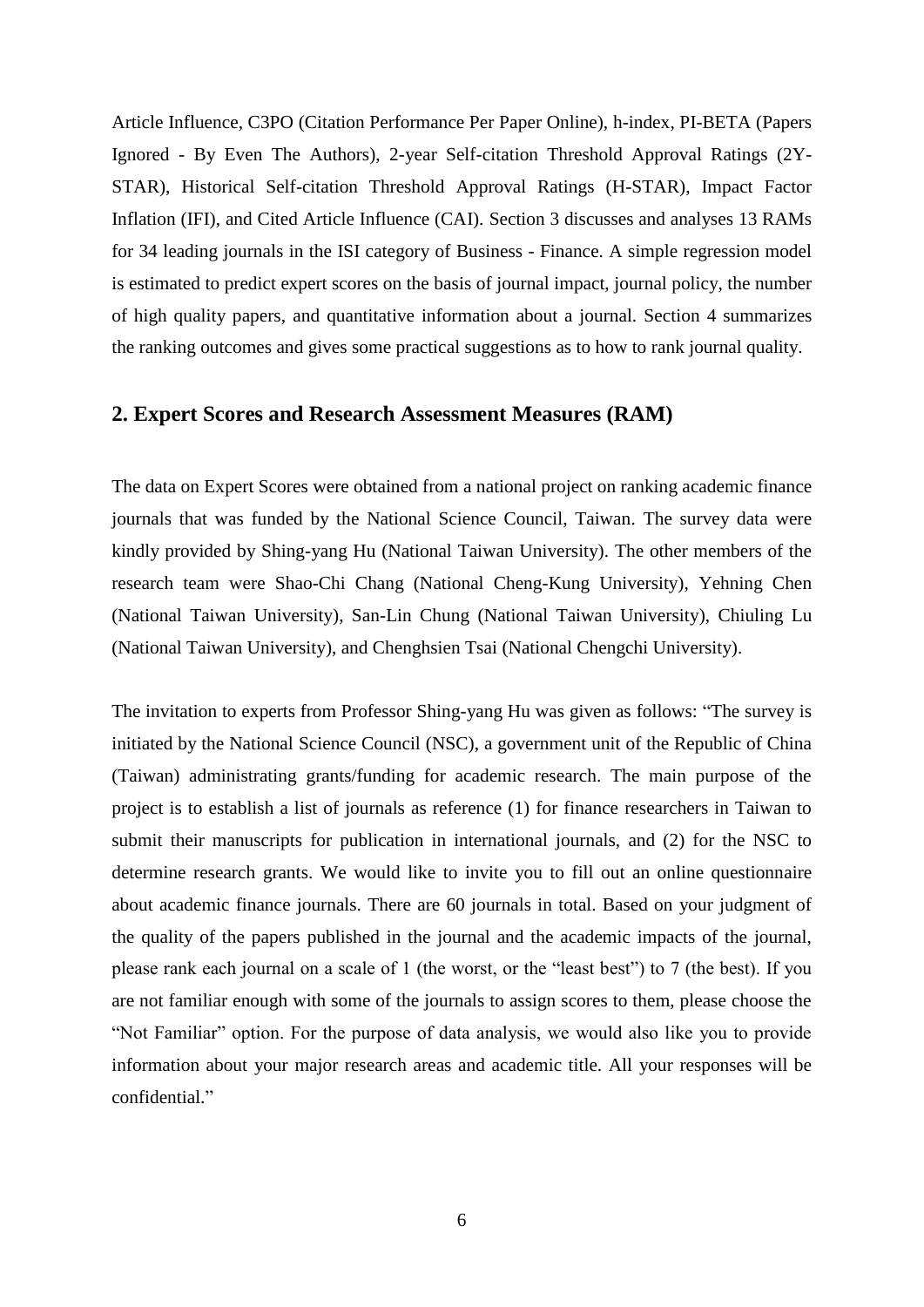Responses were received from 93 experts (referred to as "distinguished scholars" in the national project), including the second author of this paper..

As an alternative approach to ranking journal impact and quality, RAM data are obtained from the Thomson Reuters ISI Web of Science (2011). As discussed in a number of papers, such as Chang et al. (2011a, b, c), the RAMs are intended as descriptive statistics to capture journal impact and performance, and are not based on a mathematical model. Hence, in what follows, no optimization or estimation is required in calculating the alternative RAMs.

As the alternative RAMs that are provided in ISI and in several recent publications may not be widely known, this section provides a brief description and definition of 13 RAMs that may be calculated annually or updated daily to answer the questions as to When, and Where and How (frequently), published papers are cited (for further details, see Chang et al. (2011a, b, c)). The answers to When published papers are cited are based on the set {2YIF, 2YIF\*, 5YIF, Immediacy}, and the answers to Where and How (frequently) published papers are cited are based on the set {Eigenfactor, Article Influence, IFI, H-STAR, 2Y-STAR, C3PO, hindex, PI-BETA, CAI}. As compared with alternative RAMs, expert scores are intended to rank journal quality using a single metric.

#### **2.1 Annual RAM**

With three exceptions, namely Eigenfactor, Article Influence and Cited Article Influence, existing RAMs are based on citations data and are reported separately for the sciences and social sciences. RAMs may be computed annually or updated daily. The annual RAMs given below are calculated for a Journal Citations Reports (JCR) calendar year, which is the year before the annual RAM are released. For example, the RAMs were released in late-June 2011 for the JCR calendar year 2010.

#### **(1) 2-year impact factor including journal self citations (2YIF):**

The classic 2-year impact factor including journal self citations (2YIF) of a journal is typically referred to as "the impact factor", is calculated annually, and is defined as "Total citations in a year to papers published in a journal in the previous 2 years / Total papers published in a journal in the previous 2 years". The choice of 2 years by ISI is arbitrary. It is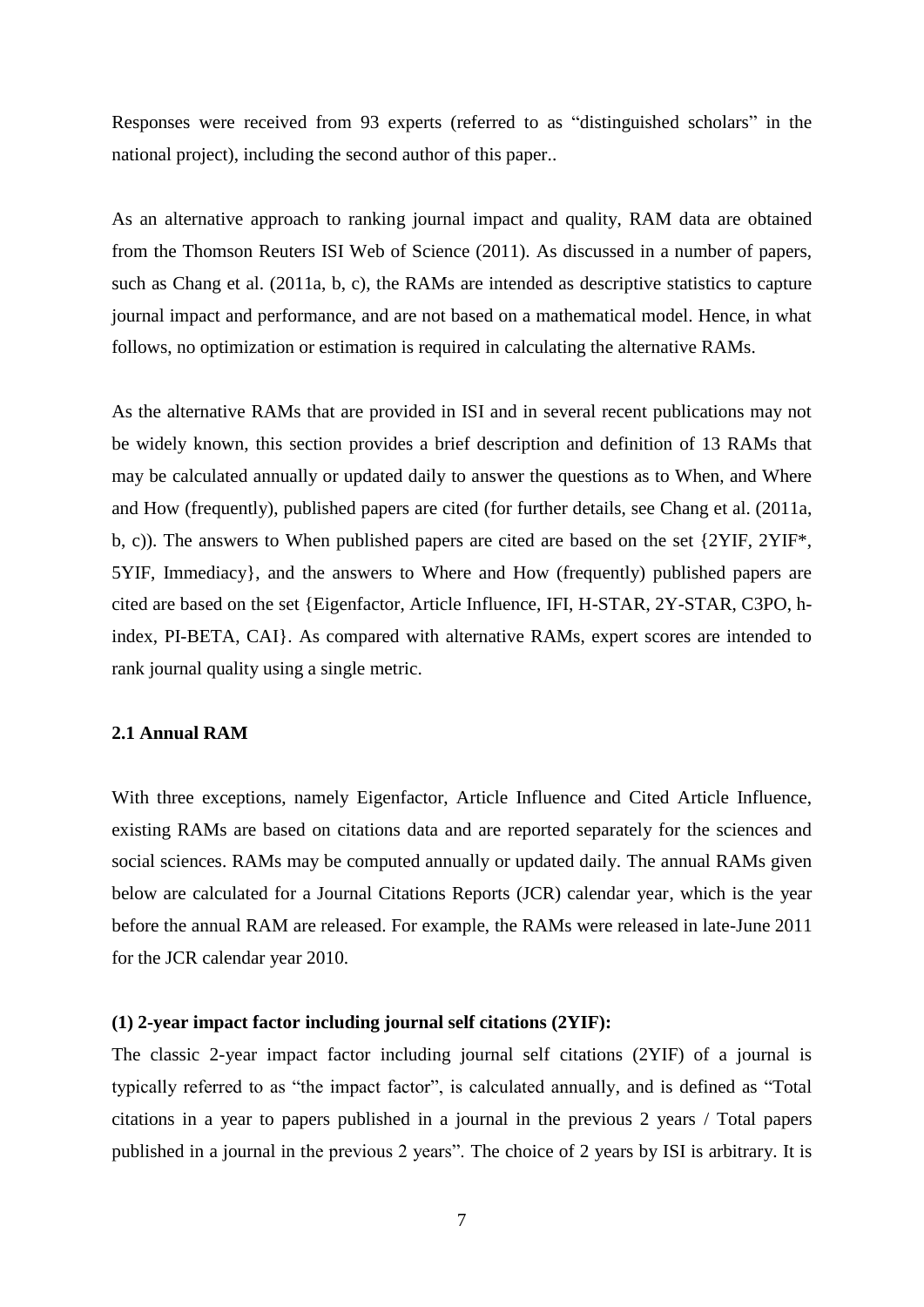widely held in the academic community, and certainly by the editors and publishers of journals, that a higher 2YIF is better than lower.

#### **(2) 2-year impact factor excluding journal self citations (2YIF\*):**

ISI also reports a 2-year impact factor without journal self citations (that is, citations to a journal in which a citing paper is published), which is calculated annually. As this impact factor is not widely known or used, Chang et al. (2011c) refer to this RAM as 2YIF\*. Although 2YIF\* is rarely reported, a higher value would be preferred to lower.

#### **(3) 5-year impact factor including journal self citations (5YIF):**

The 5-year impact factor including journal self citations (5YIF) of a journal is calculated annually, and is defined as "Total citations in a year to papers published in a journal in the previous 5 years / Total papers published in a journal in the previous 5 years." The choice of 5 years by ISI is arbitrary. Although 5YIF is not widely reported, a higher value would be preferred to lower.

#### **(4) Immediacy, or zero-year impact factor including journal self citations (0YIF):**

Immediacy is a zero-year impact factor including journal self citations (0YIF) of a journal, is calculated annually, and is defined as "Total citations to papers published in a journal in the same year / Total papers published in a journal in the same year." The choice of the same year by ISI is arbitrary, but the nature of Immediacy makes it clear that a very short run outcome is under consideration. Although Immediacy is rarely reported, a higher value would be preferred to lower.

#### **(5) Eigenfactor:**

The Eigenfactor score (see Bergstrom (2007), Bergstrom and West (2008), Bergstrom, West and Wiseman (2008)) is a modified 5YIF, and is calculated annually. The Eigenfactor algorithm (see [www.eigenfactor.org/methods.htm\)](http://www.eigenfactor.org/methods.htm) effectively ranks journals according to citations and the length of time that researchers are logged on to a journal's website. To state the obvious, Eigenfactor does not check how much time researchers spend reading hard copies of journals, which would require extensive surveys across a wide range of disciplines, but it does provide an indication as to how much time researchers might spend reading or scanning articles on a journal's website. A higher Eigenfactor score would be preferred to lower.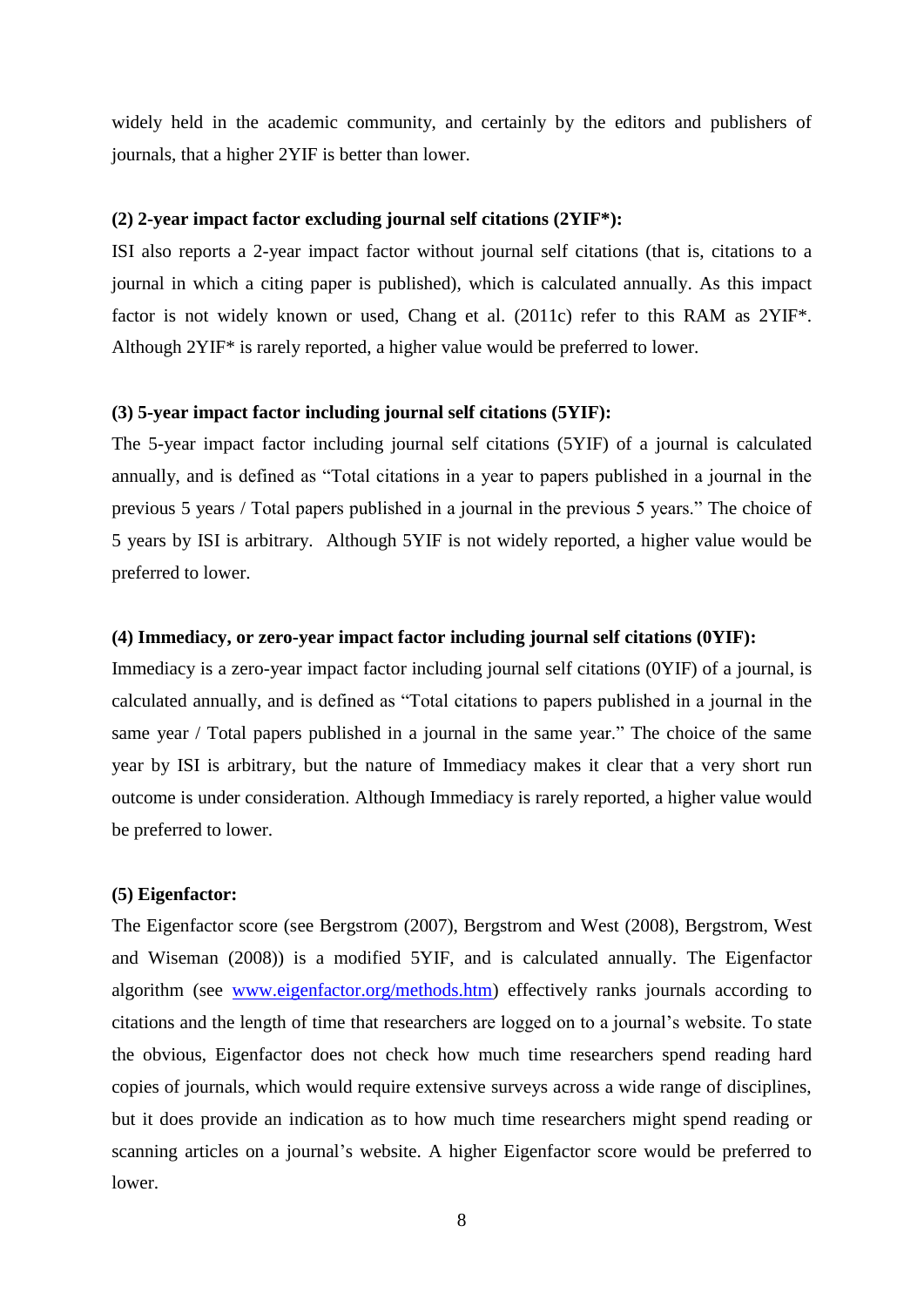#### **(6) Article Influence:**

Article Influence (see Bergstrom (2007), Bergstrom and West (2008), Bergstrom, West and Wiseman (2008)) measures the relative importance of a journal on a per-article basis, is a standardized Eigenfactor score, and is calculated annually. Article Influence is defined as "Eigenfactor score divided by the fraction of all articles published by a journal." A higher Article Influence would be preferred to lower.

#### **(7) IFI:**

The ratio of 2YIF to 2YIF\* is intended to capture how journal self citations can inflate the impact factor of a journal, whether this is a self-promotion decision made independently by publishing authors or as an administrative decision undertaken by a journal's editors and/or publishers. Chang et al. (2011a) define Impact Factor Inflation (IFI) as "IFI = 2YIF / 2YIF\*". The minimum value for IFI is 1, with any value above the minimum capturing the effect of journal self citations on the 2-year impact factor. A lower IFI would be preferred to higher.

#### **(8) H-STAR:**

ISI has implicitly recognized the inflation in journal self citations by calculating an impact factor that excludes self citations, and provides data on journal self citations, both historically and for the preceding two years, in calculating 2YIF. Chang et al. (2011b) define the Selfcitation Threshold Approval Rating (STAR) as the percentage difference between citations in other journals and journal self citations. Defining HS = historical journal self citations, then "H-STAR =  $[(100-HS) - HS] = (100-2HS)$ ". If HS = 0 (minimum), 25, 50 or 100 (maximum) percent, for example, H-STAR = 100, 50, 0 and -100, respectively. A higher H-STAR would be preferred to lower.

#### **(9) 2Y-STAR:**

Defining  $2YS =$  journal self citations over the preceding 2-year period, then "2Y-STAR =  $[(100-2YS) - 2YS] = (100-2(2YS))$ ". If  $2YS = 0$  (minimum), 25, 50 or 100 (maximum) percent, for example,  $2Y-STAR = 100$ , 50, 0 and -100, respectively. A higher  $2Y-STAR$ would be preferred to lower.

#### **2.2 Daily Updated RAM**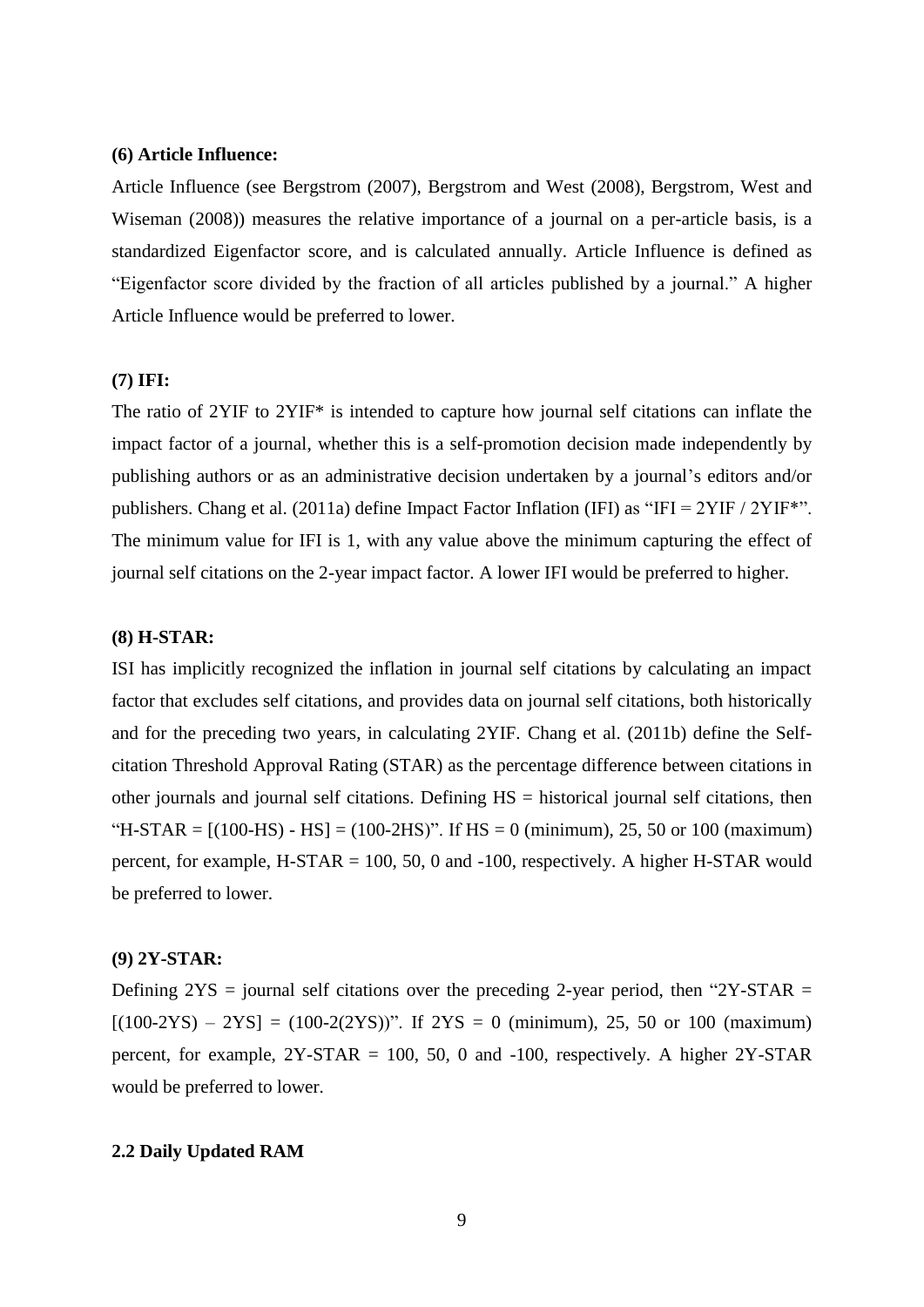Some RAMs are updated daily, and are reported for a given day in a calendar year rather than for a JCR year.

#### **(10) C3PO:**

ISI reports the mean number of citations for a journal, namely total citations up to a given day divided by the number of papers published in a journal up to the same day, as the "average" number of citations. In order to distinguish the mean from the median and mode, the C3PO of an ISI journal on any given day is defined by Chang et al. (2011a) as "C3PO (Citation Performance Per Paper Online) = Total citations to a journal / Total papers published in a journal." A higher C3PO would be preferred to lower. [Note: C3PO should not be confused with C-3PO, the Star Wars android.]

#### **(11) h-index:**

The h-index (Hirsch, 2005)) was originally proposed to assess the scientific research productivity and citations impact of individual researchers. However, the h-index can also be calculated for journals, and should be interpreted as assessing the impact or influence of highly cited journal publications. The h-index of a journal on any given day is based on cited and citing papers, including journal self citations, and is defined as "h-index = number of published papers, where each has at least h citations." A higher h-index would be preferred to lower.

#### **(12) PI-BETA:**

This RAM measures the proportion of papers in a journal that has never been cited, As such, PI-BETA is, in effect, a rejection rate of a journal **after** publication. Chang et al. (2011c) argue that lack of citations of a published paper, especially if it is not a recent publication, reflects on the quality of a journal by exposing: (i) what might be considered as incorrect decisions by the members of the editorial board of a journal; and (ii) the lost opportunities of papers that might have been cited had they not been rejected by the journal. Chang et al. (2011c) propose that a paper with zero citations in ISI journals can be measured by PI-BETA (= Papers Ignored (PI) - By Even The Authors (BETA)), which is calculated for an ISI journal on any given day as "Number of papers with zero citations in a journal / Total papers published in a journal." As journals would typically prefer a higher proportion of published papers being cited rather than ignored, a lower PI-BETA would be preferred to higher.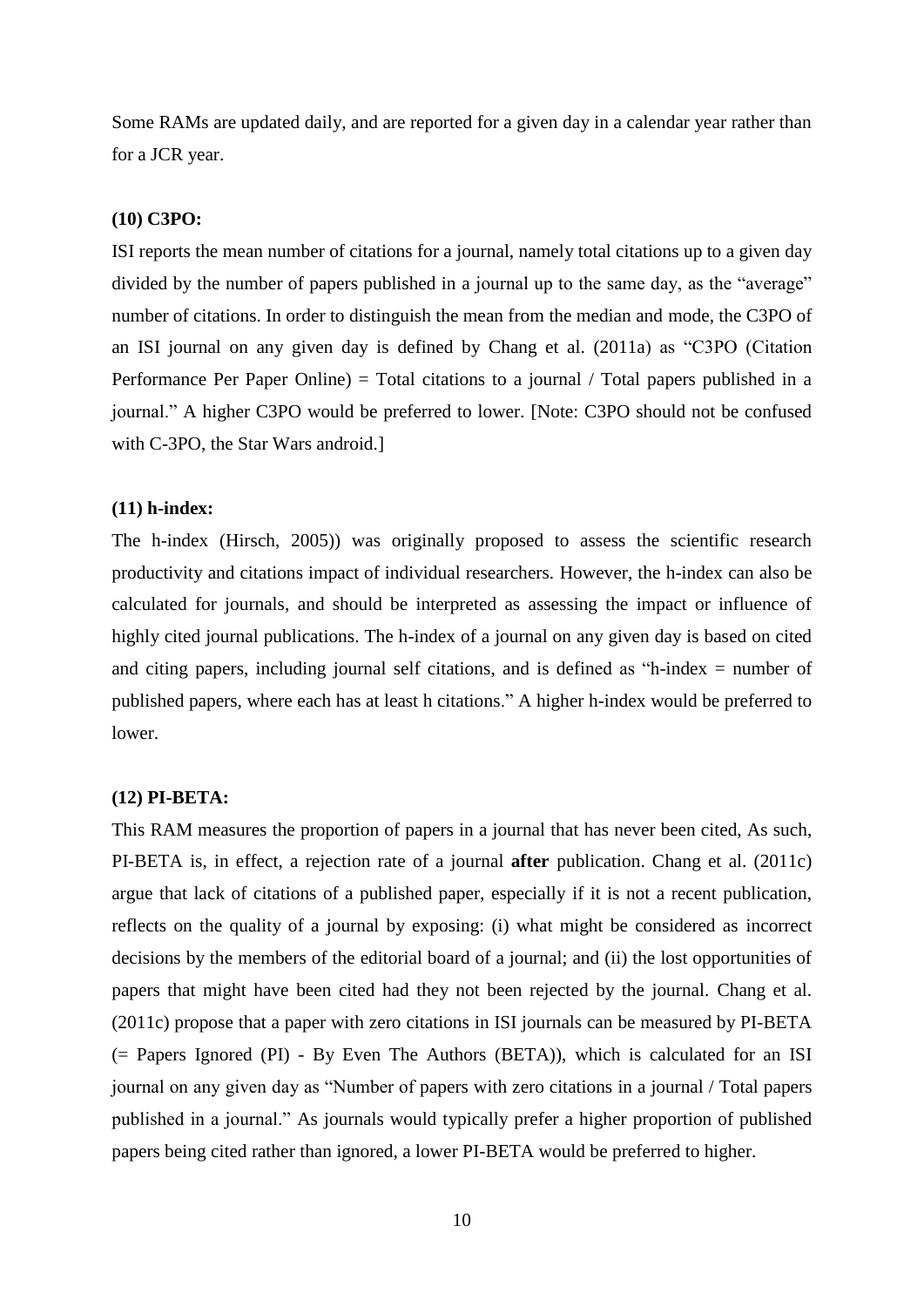#### **(13) CAI:**

Article Influence is intended to measure the average influence of an article across the sciences and social sciences. As an article with zero citations typically does not have any (academic) influence, a more suitable measure of the influence of cited articles would seem to be Cited Article Influence (CAI). Chang et al. (2011b) define CAI as "CAI =  $(1 - PI$ -BETA)(Article Influence)". If PI-BETA = 0, then CAI is equivalent to Article Influence; if  $PI-BETA = 1$ , then  $CAI = 0$ . As Article Influence is calculated annually and PI-BETA is updated daily, CAI may be updated daily. A higher CAI would be preferred to lower.

#### **3. Analysis of Expert Scores and RAMs for ISI Journals in Finance**

The results of a survey of experts from a national project on ranking 60 leading academic journals in Finance are reported in Table 1. The mean score is based on 93 experts ("distinguished scholars"), who ranked each of the 60 leading journals from 1 (Low) to 7 (High). Journals are ranked according to Rank 1, which counts "Not familiar" responses as 0. Rank 2 excludes "Not familiar" responses. The correlation coefficient between Rank 1 and Rank 2 is 0.979, and the correlation coefficient between the Rank 1 mean score and Rank 2 mean score is 0.987, both of which are high.

The first 6 journals are identical for Rank 1 and Rank 2. Moreover, the first 17 journals according to Rank 1, and first 19 journals according to Rank 2, are included in ISI. Five of the lowest 12 ranked journals are also in ISI. The range of mean scores for Rank 1 is (0.88, 6.98), with mean and the range for Rank 2 is (1.95, 6.98), which understandably suggests that "Not familiar" responses were not for the most highly ranked journals. As the minimum Rank 1 mean score can be below 1, which is outside the range of possible scores in the survey, in the subsequent analysis we will use only the data pertaining to Rank 2. As asterisks (\*) show that 26 of the 60 nominated journals are not included in ISI, in what follows the expert scores of 34 leading finance journals will be compared with the RAMs from ISI.

In the remainder of the paper, we compare the Expert Scores of the 34 journals that are included in ISI with the RAMs that are based on ISI citations data (see Tables 2-6). Only articles from the ISI Web of Science are included in the citations data, which were downloaded from ISI on 28 November 2011 for all journals since their inception. Of the 34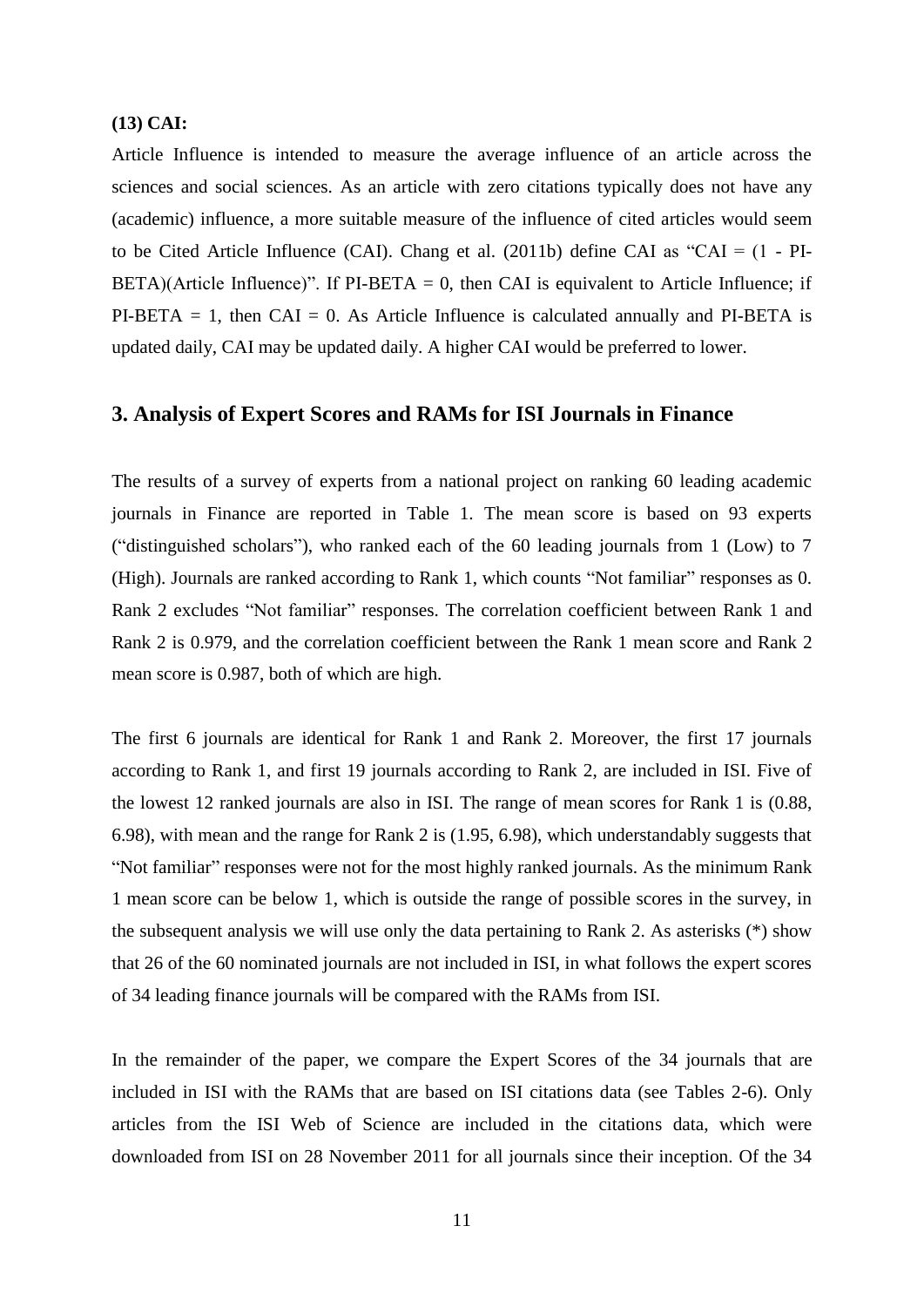journals listed in ISI in Table 1, 13 journals have been included in ISI for less than 5 years, so that 5YIF, Article Influence and CAI data are not available for these 13 journals.

In Table 2 we evaluate the 34 leading journals in Finance, which are ranked according to Expert Score. The means and ranges of Expert Score are, respectively, 4.07 and (2.17, 6.98), of 2YIF are 1.153 and (0.262, 4.602), of 2YIF\* are 0.931 and (0.214, 3.982), of 5YIF are 2.07 and (0.451, 6.529), and of Immediacy are 0.198 and (0, 0.797). These impact factors are consistent with the related areas of Economics, Business - Finance, Management, and Marketing (see Chang et al. (2011a)), but are lower than many disciplines in the sciences (see Chang et al. (2011b)). In Table 2, 5YIF is nearly always higher than 2YIF, which is to be expected in the social sciences as compared with the sciences, with 5YIF being lower than 2YIF only for Journal of Banking & Finance.

Journal self citations in Finance seem relatively high, with a mean IFI of 1.404 and a range of (1, 4.184), with the two highest IFI scores being 4.184 and 3.651 for Asia-Pacific Journal of Financial Studies and Journal of Banking & Finance, respectively. On average, the 34 leading journals in Finance have 2YIF that is inflated by a factor of 1.404 through journal self citations. It is worth highlighting that 3 of the 34 journals, Financial Analysts Journal, Journal of Derivatives, and International Finance, had zero self citations.

The h-index has a mean of 31 and a range of (2, 170), with the highest 3 h-indexes being 170, 156 and 85 for Journal of Finance, Journal of Financial Economics and Review of Financial Studies, respectively, which suggests a relatively large number of highly-cited papers in these 3 journals. There are 13 journals which have h-indexes less than 10, but only one of these journals, Journal of Risk, has been included in ISI for five years or more.

In terms of average citations, C3PO has a mean of 7.35 and a range of (0.35, 62.02), with much of the contribution to the mean coming from the leading 3 journals. Eigenfactor has a mean of 0.0078 and a range of (0.00009, 0.06034), with 3 journals clearly having the highest scores, and hence the greatest influence. Article Influence has a mean of 1.881 and a range of (0.228, 7.477), while Cited Article Influence (CAI) has a mean of 1.391 and a range of (0.126, 5.701). The leading 3 journals ranked according to Expert Score in Table 2 have by far the highest Article Influence and CAI scores.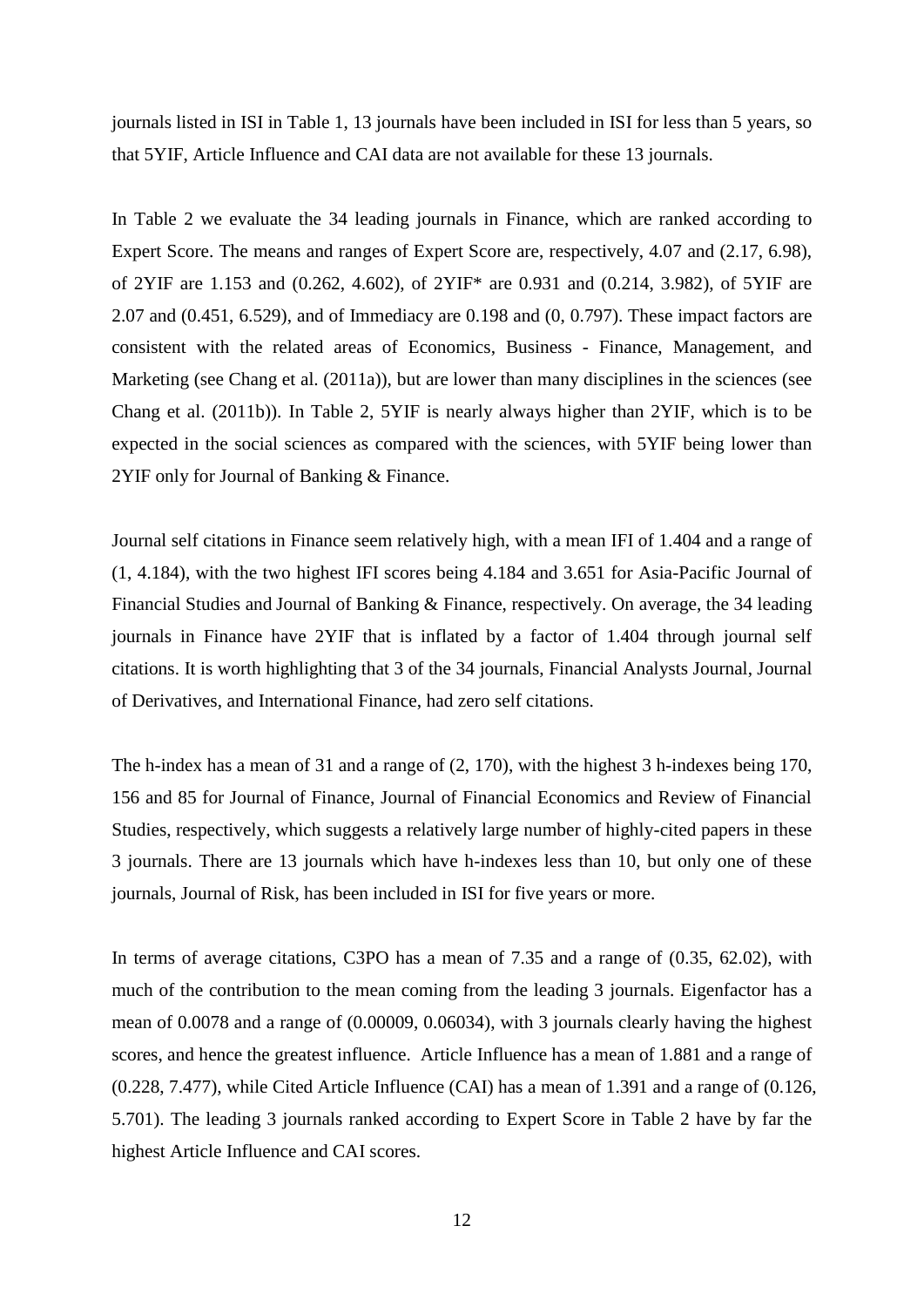H-STAR and 2Y-STAR for the 34 journals are not particularly high, with a mean of 77 and a range of (-40, 100) for H-STAR, and a much lower mean of 61 and a wider range of (-52, 100) for 2Y-STAR. The H-STAR and 2Y-STAR means of 77 and 61 reflect journal self citations of 11.5% and 19.5%, respectively, historically and for the preceding two years. On average, journal self citations have almost doubled over the preceding two years as compared with historical levels, which may be a troubling sign.

The PI-BETA scores are interesting. The mean is 0.423 so that, on average, more than 2 of every 5 papers that are published in the leading 34 journals in Finance are not cited. The range of (0.091, 0.792) suggests that the journal with the highest percentage of cited papers, Journal of Financial Economics, has fewer than one uncited paper for every 10 published papers, while the journal with the lowest percentage of cited papers, Journal of Behavioral Finance, has 8 uncited papers for every 10 published papers. Of the 34 journals in Table 2, 14 journals in Finance have PI-BETA that exceeds 0.5, which suggests that at least 1 of every 2 published papers in these journals has zero citations. The PI-BETA scores in Table 2 are typically higher than the values observed in the leading journals in economics, finance, management and marketing (see Chang et al. (2011a)), and are generally much higher than many disciplines in the sciences (see Chang et al.  $(2011b)$ ).

As 13 journals have been included in ISI for less than 5 years, and hence do not have corresponding RAMs for 5YIF, Article Influence and CAI, the simple correlations of Expert Score and 13 RAMs for the 21 leading journals in Finance are given in Table 3, while the simple correlations of Expert Score and 10 RAMs for the 34 leading journals are given in Table 4. In both Tables 3 and 4, the simple correlations of Expert Score and the RAMs have the expected signs, namely positive for all RAMs except for IFI and PI-BETA. The correlation of Expert Score and IFI seems very low.

There are 18 and 5 RAM pairs for which the correlations exceed 0.9 (in absolute value) in Tables 3 and 4, respectively, and 22 and 13 RAM pairs in Tables 3 and 4, respectively, for which the correlations are in the range  $(0.8, 0.9)$ , in absolute value. The correlation of 0.988 between 2YIF\* and Article Influence in Table 3 is extremely high, which suggests that the 2 year impact factor excluding self citations and Article Influence are very similar for leading journals in Finance. A similar comment applies to the very high correlations between 2YIF\* and CAI and between 5YIF and Eigenfactor in Table 3.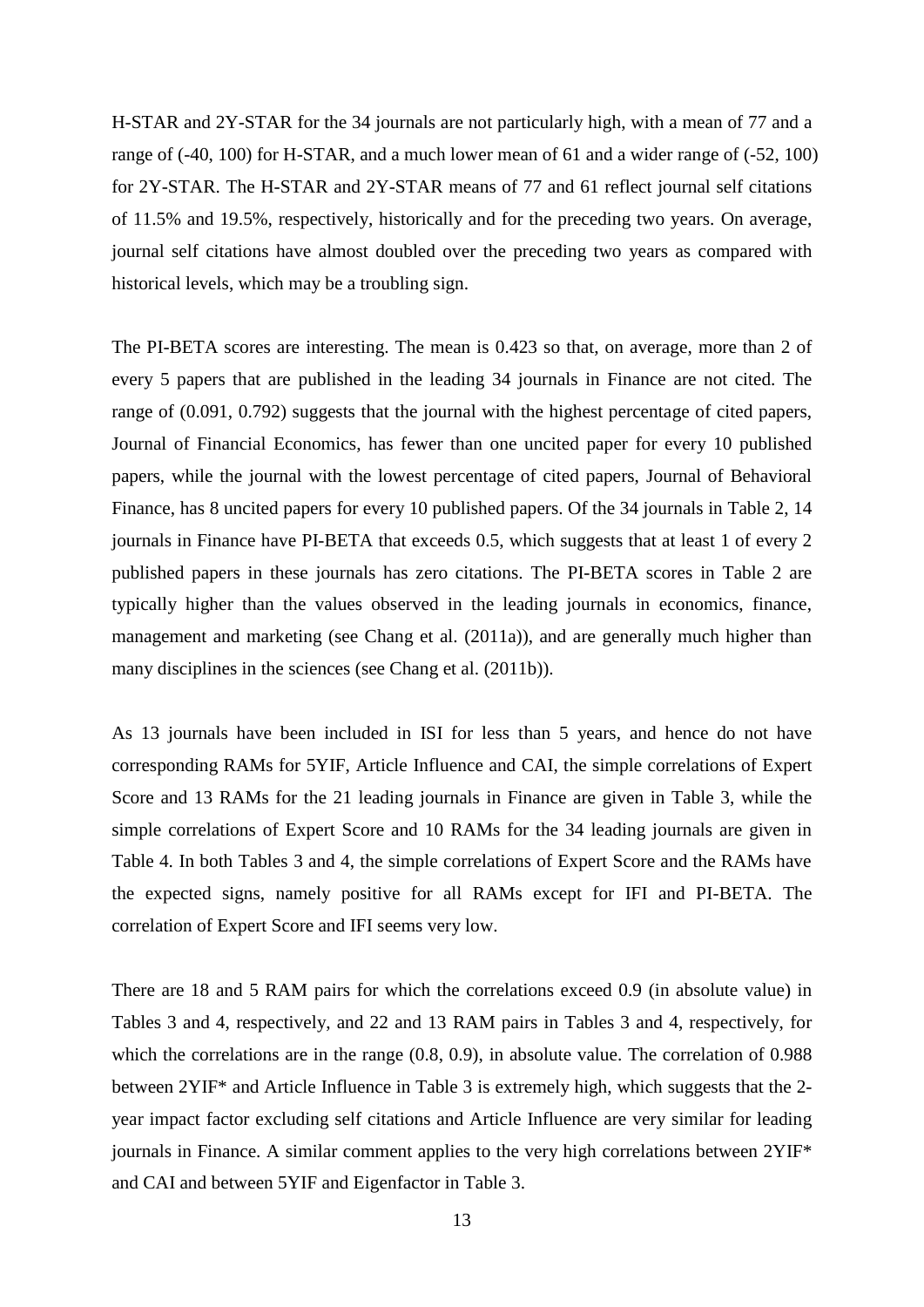The correlation coefficients in Table 4 are generally lower than their counterparts in Table 3, with 3 of the highest 4 correlations involving Eigenfactor (with 2YIF, 2YIF<sup>\*</sup> and h-index). Fersht (2009) showed that there was a very high positive correlation between Eigenfactor and the total number of journal citations, with a correlation coefficient of 0.968 for the top 200 cited ISI journals in 2007. As argued in Chang et al. (2011a, b, c) for different disciplines and sub-disciplines, such a high correlation should not be surprising as it captures the size-effect of journals, with the total number of publications and total citations typically being positively and highly correlated.

One of the primary purposes of the paper is to determine if either the sole use of Expert Scores, or an emphasis on the classic 2-year impact factor of a journal, 2YIF, to the exclusion of the other RAMs, or both, can lead to a distorted evaluation of journal quality, impact and influence. In order to provide an accurate summary measure of the Expert Score and 10 RAMs, 6 of which, namely 2YIF, 2YIF\*, Immediacy, IFI, C3PO and PI-BETA, are based on ratios, the rankings of the 34 leading journals in Finance given in Table 5 are based on the harmonic mean, which is given in the last column as Harmonic Mean.

In comparison with the rankings in Table 2 that are based on Expert Score, only the first 2 journals, namely Journal of Finance and Review of Financial Studies, remain unchanged in Table 5, while many journals have had substantial shifts in rankings. Of the 18 journals to have moved up or down by at least 5 positions on the basis of Harmonic Mean compared with Expert Score, one journal improved 22 positions while 2 journals dropped by 11 places.

The 8 journals to have improved their ranking significantly include International Finance (22 places, from 31 to 9), International Journal of Finance & Economics (13 places, from 34 to 21), Financial Analysts Journal (11 places, from 15 to 4), Journal of Financial Services Research (9 places, from 22 to 13), Journal of Derivatives (8 places, from 16 to 8), Finance and Stochastics (6 places, from 20 to 14), International Review of Economics & Finance (6 places, from 32 to 26), and Journal of Risk (5 places, from 27 to 22).

The 10 journals to have fallen significantly are Financial Management (11 places, from 8 to 19), Journal of Empirical Finance (11 places, 13 to 24), Journal of Portfolio Management (9 places, from 19 to 28), Journal of Financial Markets (8 places, from 10 to 18), Review of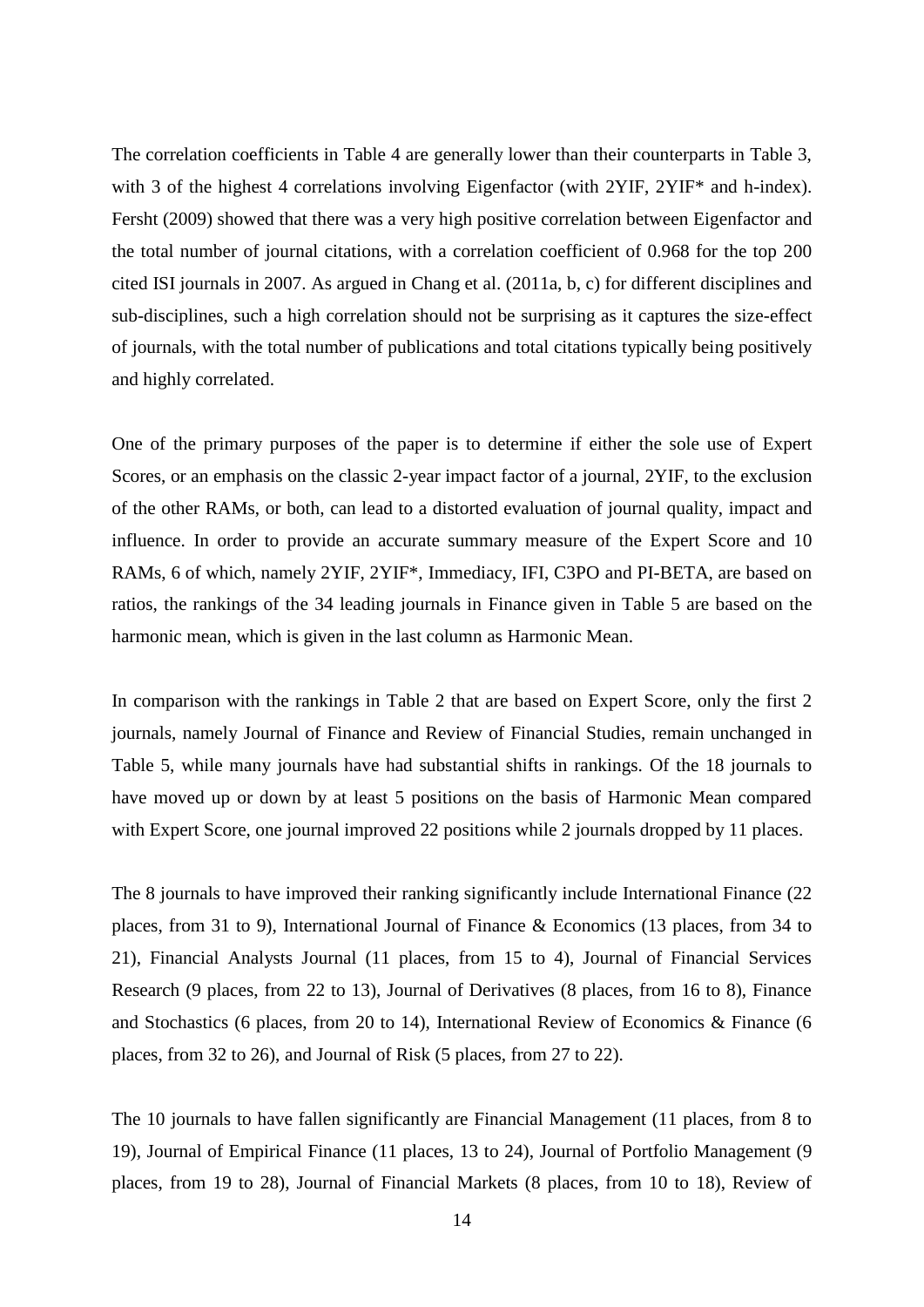Derivatives Research (8 places, from 24 to 32), Journal of Behavioral Finance (7 places, from 26 to 33), Journal of Money, Credit and Banking (6 places, from 6 to 12), European Financial Management (6 places, from 21 to 27), Journal of Business Finance & Accounting (6 places, from 23 to 29), and Journal of Financial Intermediation (5 places, from 5 to 10).

Using the Harmonic Mean, the leading journal is Journal of Finance, which is ranked first according to 4 RAMs. The number 2 journal, Review of Financial Studies, is ranked first according to 2 RAMs, the number 3 journal, Journal of Financial Economics is ranked first according to 2 RAMs, the number 4 journal, Financial Analysts Journal, is ranked first according to 3 RAMs, and the number 8 and 9 journals, Journal of Derivatives and International Finance, respectively, are each ranked first according to 2 RAMs.

The use of the harmonic mean may be seen as rewarding or penalizing widely-varying rankings across the Expert Score and 10 RAMs. Of the 34 journals reported in Table 5, 15 journals had a range of at least 20 from the highest ranking to the lowest, with 19 having a range of less than 20 from the highest to the lowest. Journal of Banking & Finance had a range of 30, International Finance had a range of 29, Journal of Risk had a range of 28, and both Financial Analysts Journal and Journal of Financial Services Research had a range of 27.

The harmonic mean tends to reward journals with strong individual performances according to one or more RAMs, so that even one very strong performance can lead to a high, or greatly improved, ranking. This is the case for Financial Analysts Journal, which was ranked number 1 according to 3 RAMs and number 28 according to one RAM, Journal of Derivatives, which was ranked number 1 according to 2 RAMs and number 29 according to one RAM, and International Finance, which was ranked number 1 according to 2 RAMs and number 31 according to one RAM.

The simple ranking correlations of the Expert Score and 10 RAMs for the 34 leading journals in Finance, based on the rankings in Table 5, are given in Table 6. The correlations in Table 6 are broadly similar (in absolute value) to the correlations in Table 4 for the RAM scores. The 3 highest correlations for Expert Score are with 2YIF\*, 2YIF and Eigenfactor at 0.814, 0.806 and 0.798, respectively. The 4 RAM pairs for which the correlations exceed 0.9 (in absolute value) are, in decreasing order: (IFI, 2Y-STAR), (h-index, C3PO), (2YIF, 2YIF\*), and (C3PO, PI-BETA). There are also 10 RAM pairs for which the simple correlations are in the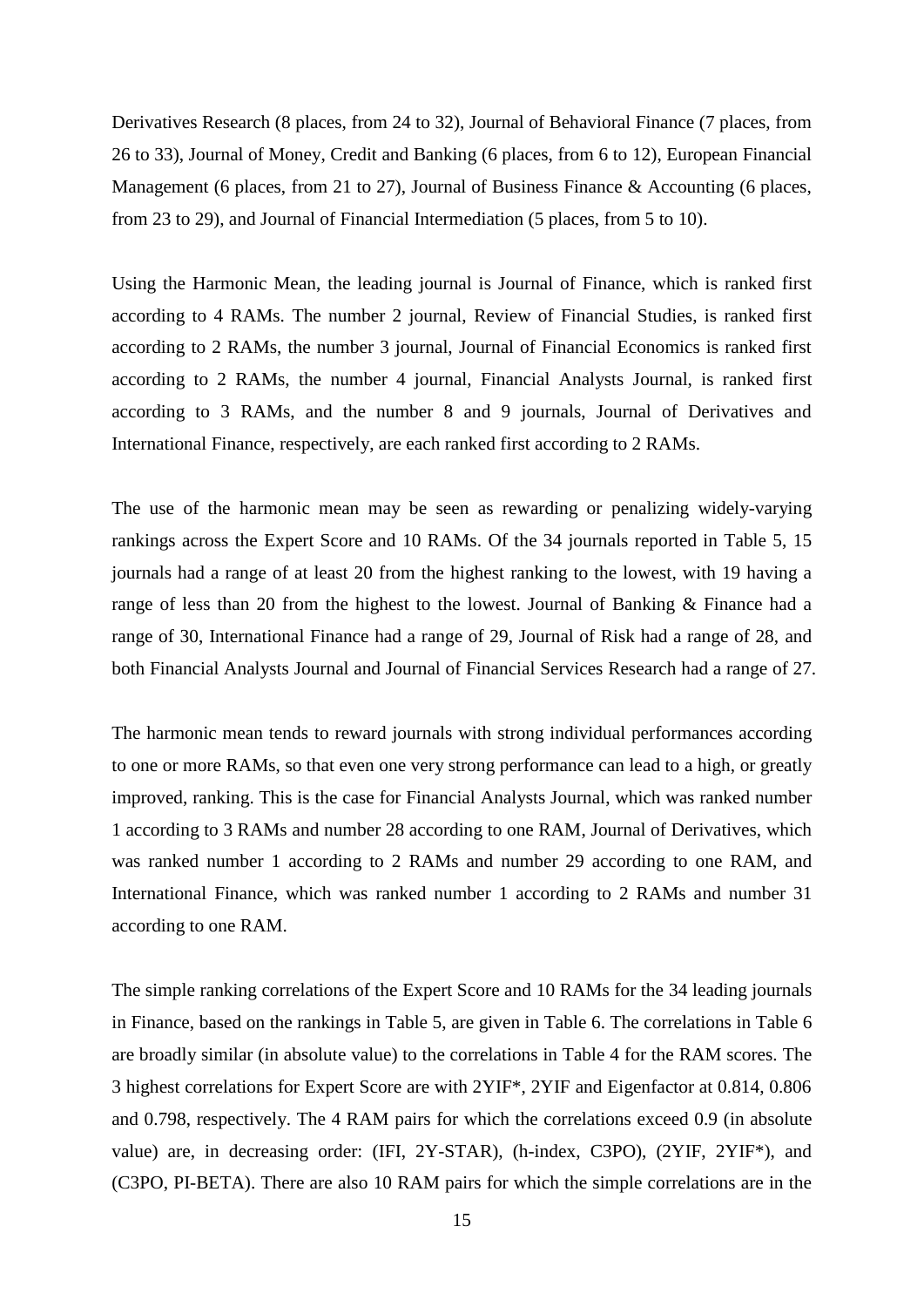range (0.8, 0.9), in absolute value. The correlation of 0.997 for the pair (IFI, 2Y-STAR) suggests that the rankings according to IFI and 2Y-STAR would be virtually identical.

In Table 6, the three highest correlations with the Harmonic Mean are 0.834, 0.765 and 0.739 for 2YIF\*, 2YIF and Expert Score, respectively, which suggests that the classic two-year impact factor, whether with or without journal self citations, is not highly correlated with the Harmonic Mean. A similar comment applies to the Harmonic Mean and Expert Score. Thus, 2YIF would not seem to be the most appropriate individual RAM to use if it were intended to capture the broad-based Harmonic Mean. Indeed, using 2YIF as a single RAM to capture the quality of a journal would lead to a distorted evaluation of a journal's impact and influence. A similar comment would apply to the use of Expert Score as a single measure to evaluate the quality of a journal.

As the preceding analysis suggests that no single measure, whether Expert Score or one of several RAMs, captures adequately the quality, impact and influence of a journal, we propose to estimate a regression model relating Expert Score and variables that capture key elements of the following RAMs:

- (i) impact factor and mean citations (2YIF, 2YIF\*, 5YIF, Immediacy, C3PO);
- (ii) journal policy (IFI, H-STAR, 2Y-STAR);
- (iii) number of high quality papers (h-index);
- (iv) quantitative information about a journal (Eigenfactor, Article Influence, CAI).

A regression model with more than one explanatory variable permits conditioning on the remaining variables, so that the correlation signs and magnitudes reported in Tables 3, 4 and 6 are likely to change. As the variables in the "impact factor and mean citations" are highly correlated with each other, 2YIF is chosen to be representative of this set. A similar comment holds for the variables in "journal policy", so that IFI is chosen to be representative of this set. There is only one variable, h-index, in "number of high quality papers". As 5YIF, Article Influence and CAI are not available for the 34 leading journals in Finance, the variables in "quantitative information about a journal" reduces to Eigenfactor alone.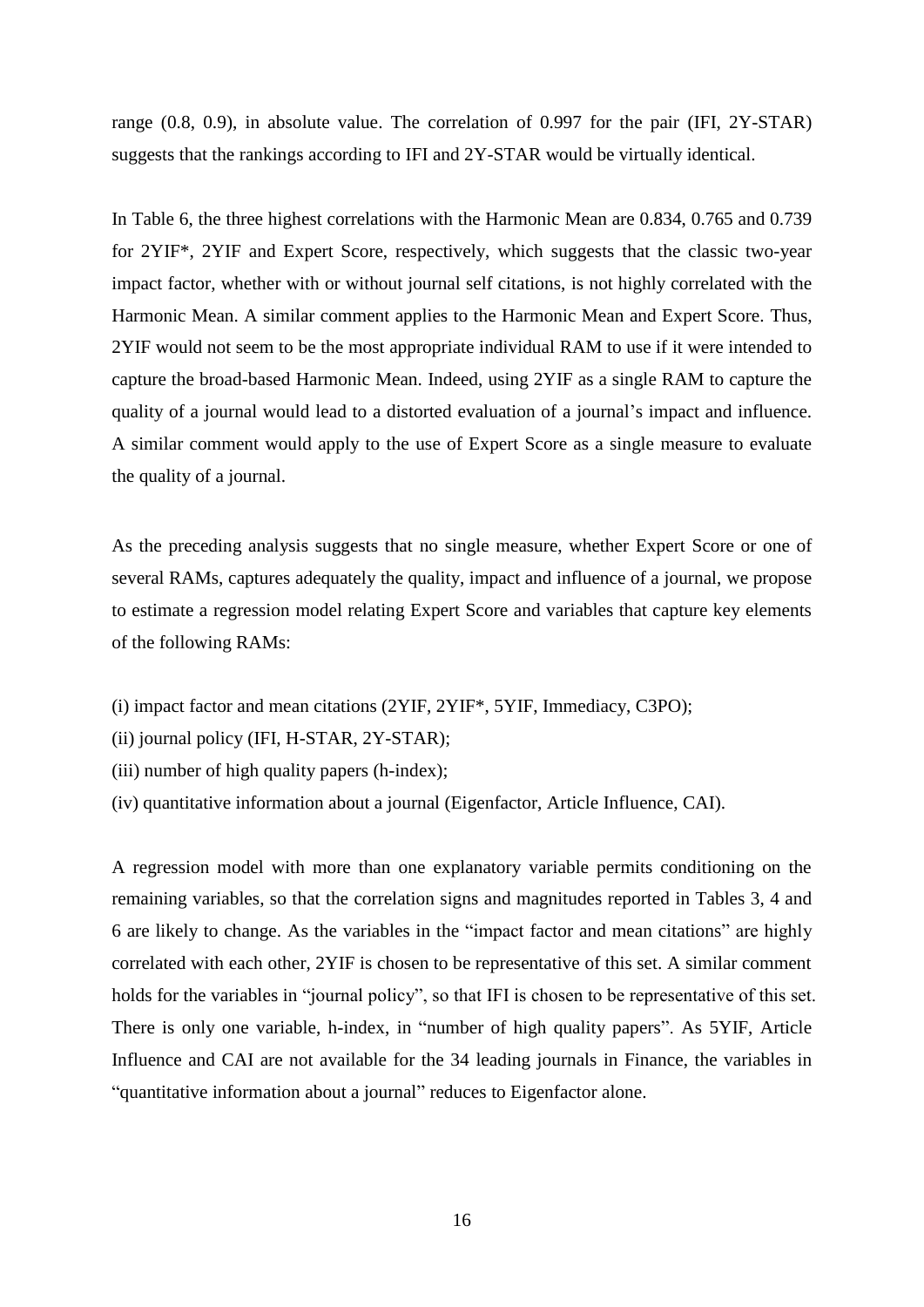Therefore, a parsimonious representation of the relationship between Expert Score, which is the primary variable of interest, and the explanatory variables given by the representative set, (2YIF, IFI, h-index, Eigenfactor), is given as Expert Score = f(2YIF, IFI, h-index, Eigenfactor). The ordinary least squares estimates of the linearized function are given as follows (White's heteroskedasticity-robust standard errors are in parentheses):

Expert Score = 
$$
3.039 + 1.329(2YIF) - 0.453(IFI) + 0.028(h-index) - 95.358(Eigenfactor)
$$

\n(0.256) (0.170) (0.131) (0.005) (19.403)

 $(R<sup>2</sup> = 0.843)$ . The estimated coefficients are all significant at the 1% level. The signs of the estimated coefficients of 2YIF, IFI and h-index are as expected, and are consistent with the simple correlations in Tables 3 and 4, which are not conditioned on any variables. Thus, the interpretation of the sign of the effects of 2YIF, IFI and h-index on expert score are unaffected by the inclusion or exclusion of other variables in the model.

However, the interpretation of the sign of Eigenfactor does depend on the inclusion or exclusion of 2YIF, IFI and h-index. The higher is Eigenfactor, independently of the other variables, the higher is the expert score, as given in Tables 3 and 4. However, if the conditioning set includes 2YIF, IFI and h-index, then information is already available about a journal's impact factor and mean citations, journal policy, and the number of high quality papers in the journal. When such information is already available about a journal's quality, impact and influence, the higher is Eigenfactor (that is, the amount of time spent scrolling through a journal's webpage, presumably to learn more about a journal), the lower is expert score. In short, when much is known about a journal, spending more time its webpage is not only a waste of time, but is also impacting negatively on expert score.

#### **4. Concluding Remarks**

The paper evaluated the ranking of academic journal quality and research impact using a survey of experts from a national project on ranking academic finance journals. A comparison was made with the Thomson Reuters ISI Web of Science citations database (hereafter ISI) for the Business - Finance category. The paper provided a quantitative analysis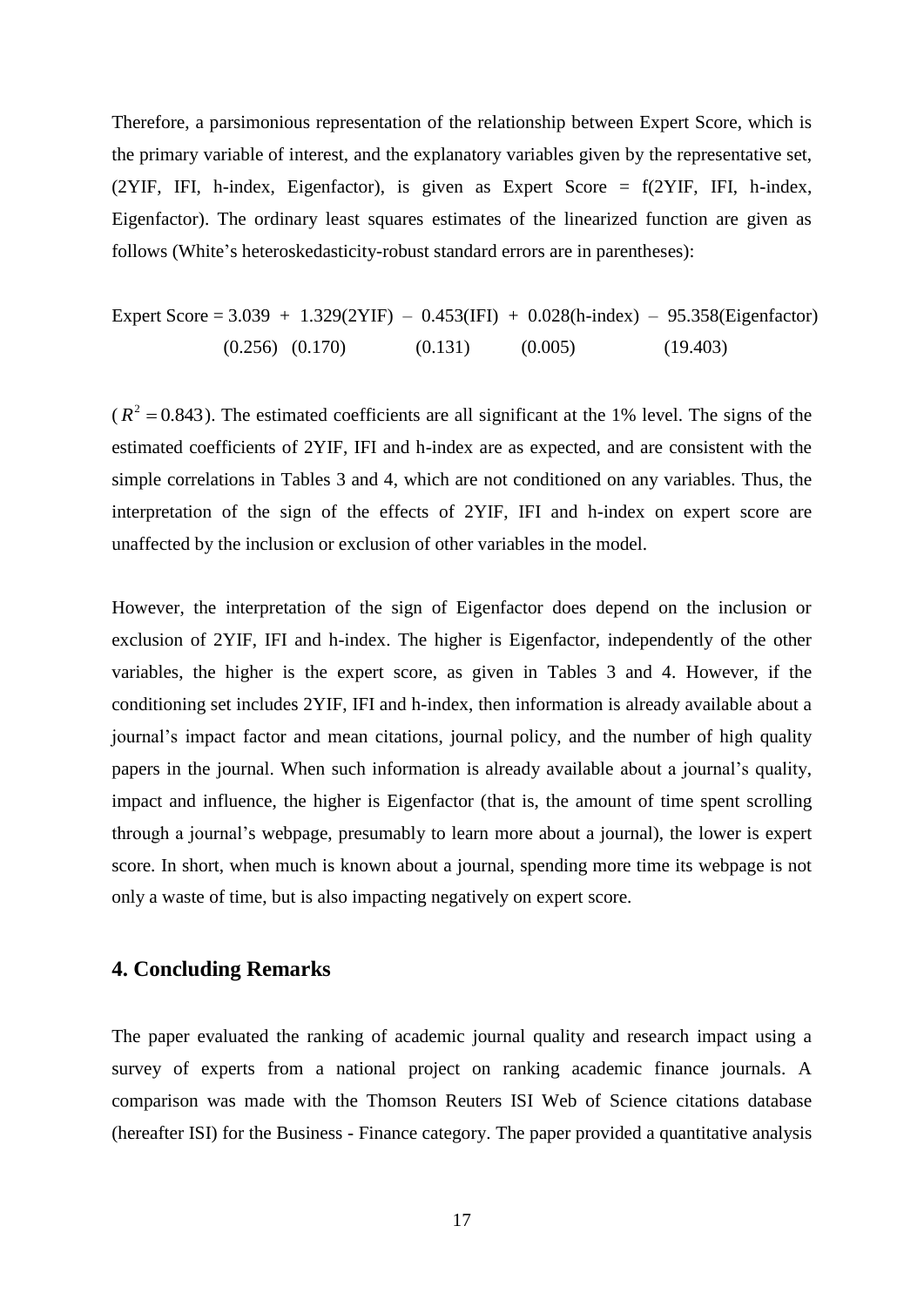of the leading international journals in Finance using expert scores and quantifiable Research Assessment Measures (RAMs).

This paper analysed the leading 34 journals in the ISI category of Finance using expert scores from a survey of experts and 13 quantifiable Research Assessment Measures (RAMs). Alternative RAMs were discussed for the Thomson Reuters ISI Web of Science (2011) database (hereafter ISI). The 13 RAMs that may be calculated annually or updated daily are intended to answer the questions as to When, and Where and How (frequently), published papers are cited. The answers to When published papers are cited are based on the set {2YIF, 2YIF\*, 5YIF, Immediacy}, and the answers to Where and How (frequently) published papers are cited are based on the set {Eigenfactor, Article Influence, Cited Article Influence, IFI, H-STAR, 2Y-STAR, C3PO, h-index, PI-BETA}. As compared with alternative RAMs, expert scores are intended to rank journal quality using a single metric.

The paper highlighted the similarities and differences in expert scores and alternative RAMs, and showed that several RAMs were highly correlated with existing RAMs, so that they had little informative incremental value in capturing the impact and performance of the highlycited journals. Other RAMs were not highly correlated, thereby providing additional information about journal impact and influence. Harmonic mean rankings of Expert Score and 10 RAMs were also presented for these 34 leading journals in Finance. When the journals were ranked according to the Harmonic Mean, the simple correlations between (2YIF, Harmonic Mean) and (Expert Score, Harmonic Mean) were found to be 0.765 and 0.739, respectively. Therefore, using expert score or 2YIF as a single RAM to capture the quality of a journal would lead to a distorted evaluation of a journal's impact and influence. The harmonic mean rankings provide a more robust measure of citations and impact than relying solely on expert score or the 2-year impact factor of a journal.

A simple regression model was also used to estimate expert scores on the basis of RAMs that capture journal impact, journal policy, the number of high quality papers, and quantitative information about a journal. It was shown that when much is known about a journal's quality, impact and influence through its impact factor and mean citations, journal policy, and the number of high quality papers its has published, spending more time a journal's webpage is not only a waste of time, but also has a negative impact on the expert score of a journal.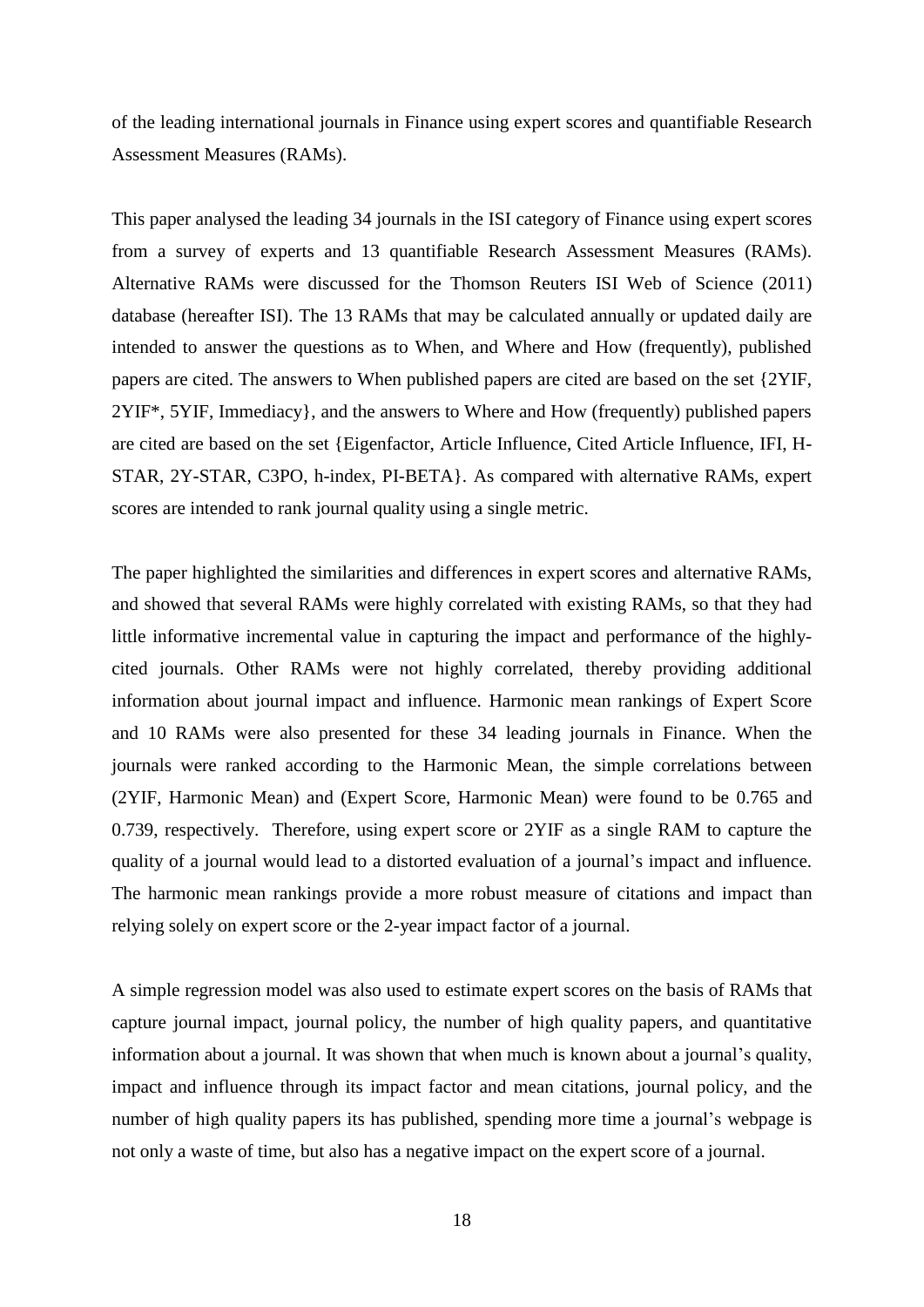### **References**

Bergstrom C. (2007), Eigenfactor: Measuring the value and prestige of scholarly journals, *C&RL News*, 68, 314-316.

Bergstrom, C.T. and. J.D. West (2008), Assessing citations with the Eigenfactor<sup>TM</sup> metrics, *Neurology*, 71, 1850–1851.

Bergstrom, C.T., J.D. West and M.A. Wiseman (2008), The Eigenfactor™ metrics, *Journal of Neuroscience*, 28(45), 11433–11434 (November 5, 2008).

Chang, C.-L., M. McAleer and L. Oxley (2011a), What makes a great journal great in economics? The singer not the song, *Journal of Economic Surveys*, 25(2), 326-361.

Chang, C.-L., M. McAleer and L. Oxley (2011b), What makes a great journal great in the sciences? Which came first, the chicken or the egg?, *Scientometrics*, 87(1), 17-40.

Chang, C.-L., M. McAleer and L. Oxley (2011c), Great expectatrics: Great papers, great journals, great econometrics, *Econometric Reviews*, 30(6), 583-619.

Chang, C.-L., M. McAleer and L. Oxley (2011d), How are journal impact, prestige and article influence related? An application to neuroscience, *Journal of Applied Statistics*, 38(11), 2563-2573.

Fersht, A. (2009), The most influential journals: Impact factor and Eigenfactor, *Proceedings of the National Academy of Sciences of the United States of America,* 106(17), 6883-6884 (April 28, 2009).

Franses, P.H., M. McAleer and R. Legerstee (2009), Expert opinion versus expertise in forecasting, *Statistica Neerlandica*, 63, 334-346.

Hirsch, J.E. (2005), An index to quantify an individual's scientific research output, *Proceedings of the National Academy of Sciences of the United States of America, 102(46),* 16569-15572 (November 15, 2005).

ISI Web of Science (2011), *Journal Citation Reports, Essential Science Indicators*, Thomson Reuters ISI.

Seglen, P.O. (1997), Why the impact factor of journals should not be used for evaluating research, *BMJ: British Medical Journal*, 314(7079), 498-502.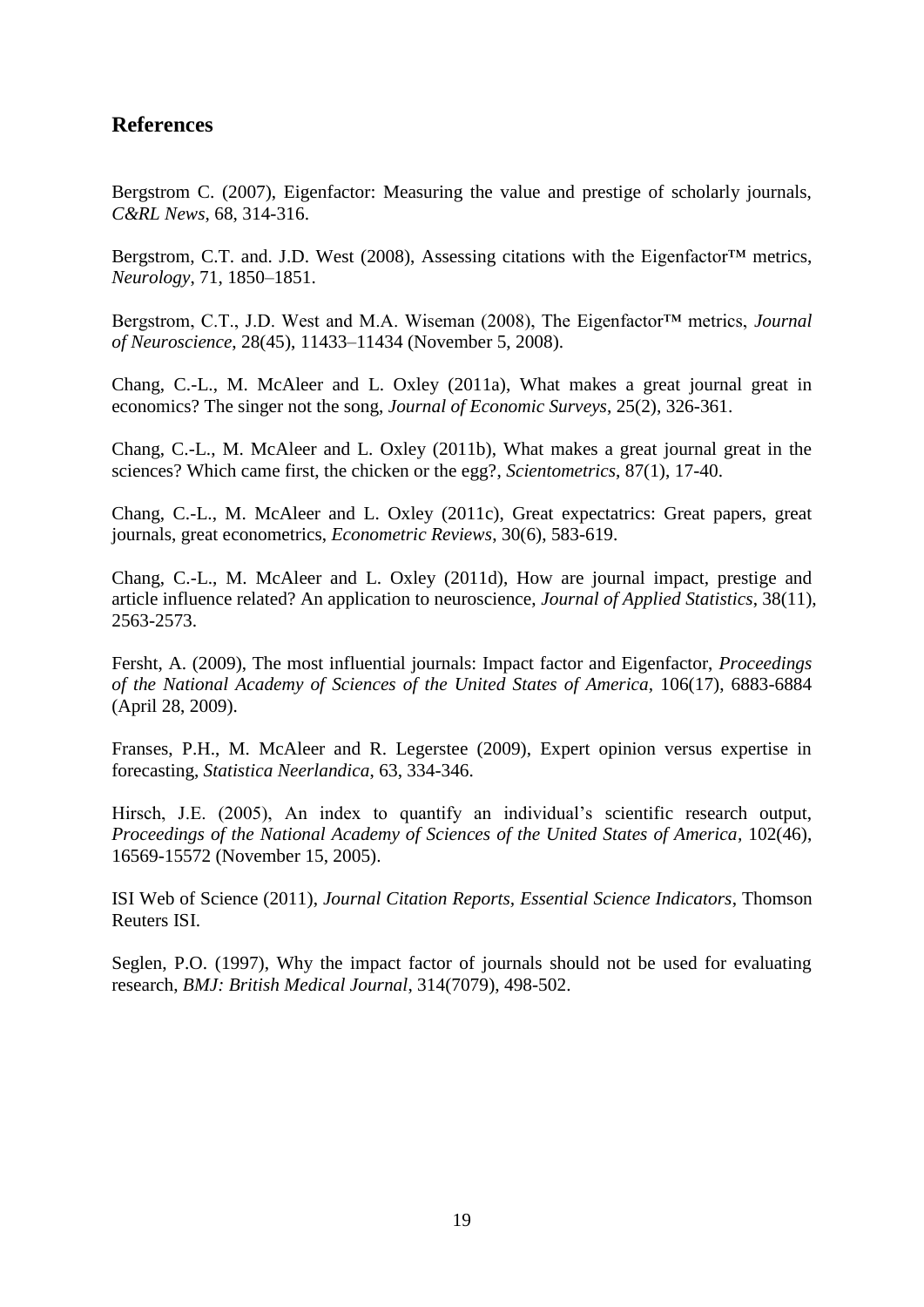**Table 1 Mean Expert Scores and Rankings of 60 Leading Finance Journals from 1 (Low) to 7 (High)**

| <b>Journal</b>                                 | <b>Rank 1</b>  | Rank 1<br>mean score | <b>Rank 2</b>  | Rank 2<br>mean score |
|------------------------------------------------|----------------|----------------------|----------------|----------------------|
| Journal of Finance                             | 1              | 6.98                 | $\mathbf{1}$   | 6.98                 |
| Journal of Financial Economics                 | 2.5            | 6.84                 | 2.5            | 6.84                 |
| <b>Review of Financial Studies</b>             | 2.5            | 6.84                 | 2.5            | 6.84                 |
| Journal of Financial & Quantitative Analysis   | $\overline{4}$ | 6.10                 | $\overline{4}$ | 6.10                 |
| Journal of Financial Intermediation            | 5              | 5.04                 | 5              | 5.21                 |
| Journal of Money, Credit and Banking           | 6              | 4.88                 | 6              | 5.10                 |
| <b>Financial Management</b>                    | $\overline{7}$ | 4.77                 | $8\,$          | 4.88                 |
| Journal of Banking & Finance                   | 8              | 4.76                 | 9              | 4.87                 |
| Journal of Corporate Finance                   | 9.5            | 4.62                 | 11             | 4.78                 |
| <b>Review of Finance</b>                       | 9.5            | 4.62                 | $\overline{7}$ | 4.89                 |
| <b>Journal of Financial Markets</b>            | 11             | 4.54                 | 10             | 4.80                 |
| Journal of Empirical Finance                   | 12             | 4.34                 | 13             | 4.49                 |
| <b>Mathematical Finance</b>                    | 13             | 4.06                 | 12             | 4.61                 |
| <b>Financial Analysts Journal</b>              | 14             | 4.00                 | 15             | 4.04                 |
| Journal of Portfolio Management                | 15             | 3.73                 | 19             | 3.86                 |
| <b>Journal of Futures Markets</b>              | 16             | 3.57                 | 17             | 3.91                 |
| Journal of International Money and Finance     | 17             | 3.56                 | 14             | 4.24                 |
| Journal of Fixed Income*                       | 18             | 3.49                 | 20             | 3.82                 |
| Journal of Applied Corporate Finance*          | 19.5           | 3.39                 | 21.5           | 3.71                 |
| Journal of Financial Research*                 | 19.5           | 3.39                 | 21.5           | 3.71                 |
| Journal of Derivatives                         | 21             | 3.37                 | 16             | 3.91                 |
| Pacific Basin Finance Journal*                 | 22             | 3.32                 | 24             | 3.59                 |
| <b>European Financial Management</b>           | 23             | 3.17                 | 25             | 3.55                 |
| Journal of Financial Services Research         | 24             | 3.13                 | 26             | 3.51                 |
| Financial Review*                              | 25             | 2.85                 | 27             | 3.44                 |
| Journal of Business, Finance & Accounting      | 26             | 2.69                 | 28             | 3.38                 |
| Journal of Financial Econometrics              | 27             | 2.59                 | 18             | 3.89                 |
| <b>Finance and Stochastics</b>                 | 28             | 2.34                 | 23             | 3.63                 |
| Review of Quantitative Finance and Accounting* | 29             | 2.28                 | 34             | 3.07                 |
| <b>Finance Research Letters</b>                | 30             | 2.13                 | 37             | 2.96                 |
| Journal of Accounting, Auditing and Finance*   | 31             | 2.11                 | 29             | 3.21                 |
| Quantitative Finance                           | 32             | 2.06                 | 32             | 3.15                 |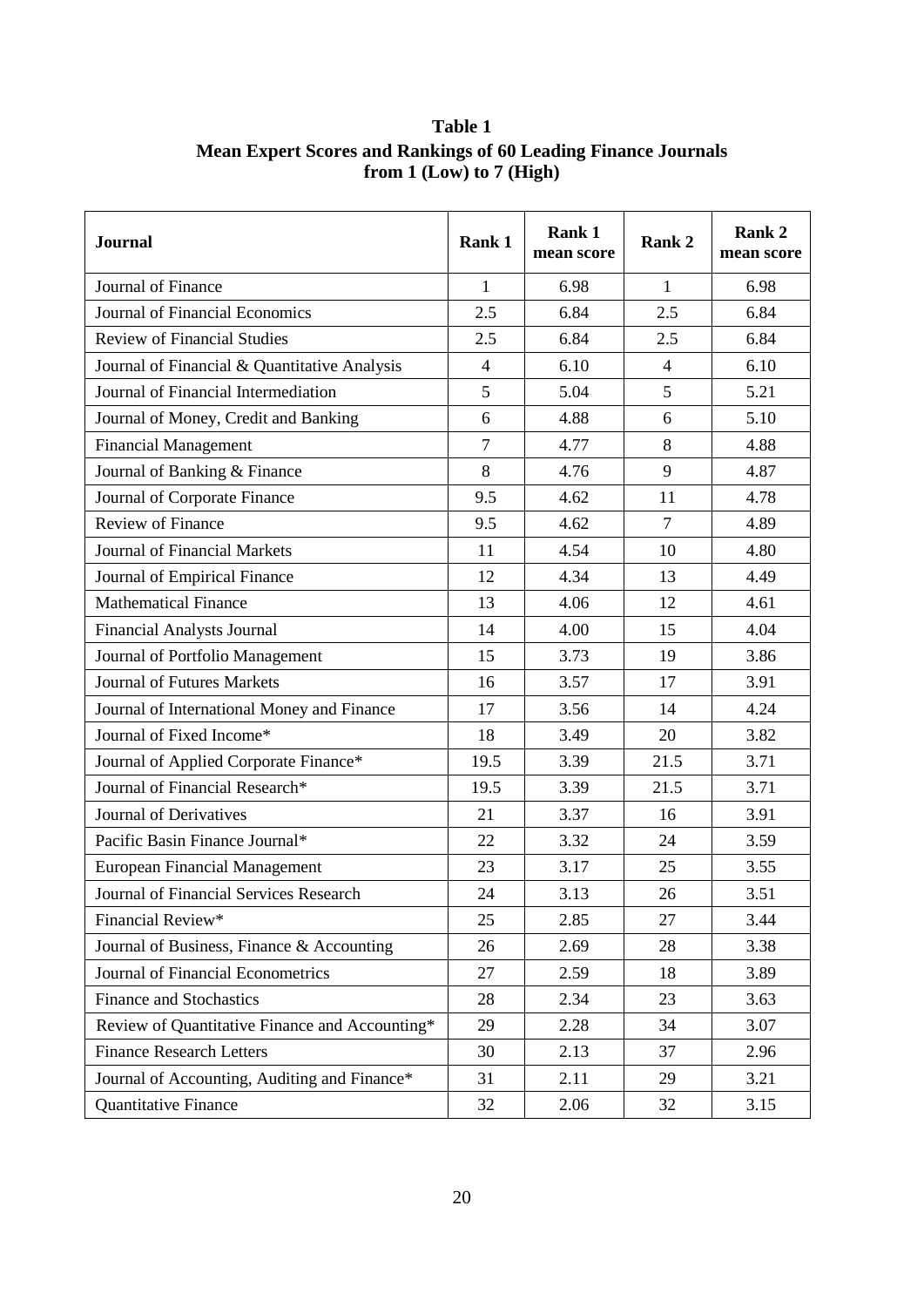| Journal                                                               | Rank 1 | Rank 1<br>mean score | Rank 2 | Rank 2<br>mean score |
|-----------------------------------------------------------------------|--------|----------------------|--------|----------------------|
| Financial Markets, Institution and Instruments*                       | 33     | 2.05                 | 38     | 2.94                 |
| <b>Review of Derivatives Research</b>                                 | 34     | 2.04                 | 31     | 3.17                 |
| Review of Futures Markets*                                            | 35     | 2.02                 | 41     | 2.81                 |
| Journal of Behavioral Finance                                         | 36     | 1.90                 | 33     | 3.11                 |
| Journal of International Financial Markets,<br>Institution and Money* | 37     | 1.89                 | 35     | 2.98                 |
| Journal of Computational Finance*                                     | 38     | 1.86                 | 30     | 3.20                 |
| Journal of Risk                                                       | 39     | 1.83                 | 36     | 2.98                 |
| Quarterly Review of Economics & Finance*                              | 40     | 1.75                 | 42     | 2.72                 |
| European Journal of Finance                                           | 41     | 1.74                 | 39     | 2.89                 |
| International Review of Finance*                                      | 42     | 1.65                 | 43     | 2.64                 |
| Journal of Economics and Finance*                                     | 43     | 1.49                 | 44     | 2.53                 |
| Journal of Multinational Financial Management*                        | 44     | 1.44                 | 48     | 2.39                 |
| Global Finance Journal*                                               | 45     | 1.43                 | 53     | 2.29                 |
| Applied Mathematical Finance*                                         | 46     | 1.42                 | 40     | 2.81                 |
| Managerial Finance*                                                   | 47     | 1.39                 | 55     | 2.26                 |
| Journal of Investing*                                                 | 48     | 1.38                 | 49     | 2.37                 |
| International Review of Economics and Finance                         | 49     | 1.37                 | 47     | 2.40                 |
| Accounting and Finance                                                | 50.5   | 1.34                 | 45     | 2.50                 |
| Review of Financial Economics*                                        | 50.5   | 1.34                 | 50     | 2.36                 |
| Applied Financial Economics*                                          | 52     | 1.29                 | 54     | 2.26                 |
| <b>International Finance</b>                                          | 53     | 1.28                 | 46     | 2.43                 |
| Journal of Emerging Market Finance*                                   | 54.5   | 1.25                 | 57     | 2.23                 |
| Multinational Finance Journal*                                        | 54.5   | 1.25                 | 51     | 2.32                 |
| Asia-Pacific Journal of Financial Studies                             | 56     | 1.20                 | 56     | 2.24                 |
| International Review of Financial Analysis*                           | 57     | 1.17                 | 52     | 2.32                 |
| International Journal of Finance and Economics                        | 58     | 1.08                 | 58     | 2.17                 |
| Review of Pacific Basin Financial Markets and<br>Policy*              | 59     | 0.98                 | 59     | 1.98                 |
| International Journal of Finance*                                     | 60     | 0.88                 | 60     | 1.95                 |

**Table 1 (cont.)**

**Notes:** The data in Table 1 were kindly provided by Shing-yang Hu (National Taiwan University). \* denotes the journal is not included in Thomson Reuters ISI Web of Science. The Mean score is based on 93 experts ("distinguished scholars"), who ranked each of the 60 leading journals from 1 (Low) to 7 (High). Journals are ranked according to Rank 1, which counts "Not familiar" responses as 0, so that the minimum mean score can be below 1. Rank 2 excludes "Not familiar" responses, so that the range is between 1 and 7. The correlation coefficient between Rank 1 and Rank 2 is 0.979, and the correlation coefficient between the Rank 1 mean score and Rank 2 mean score is 0.987.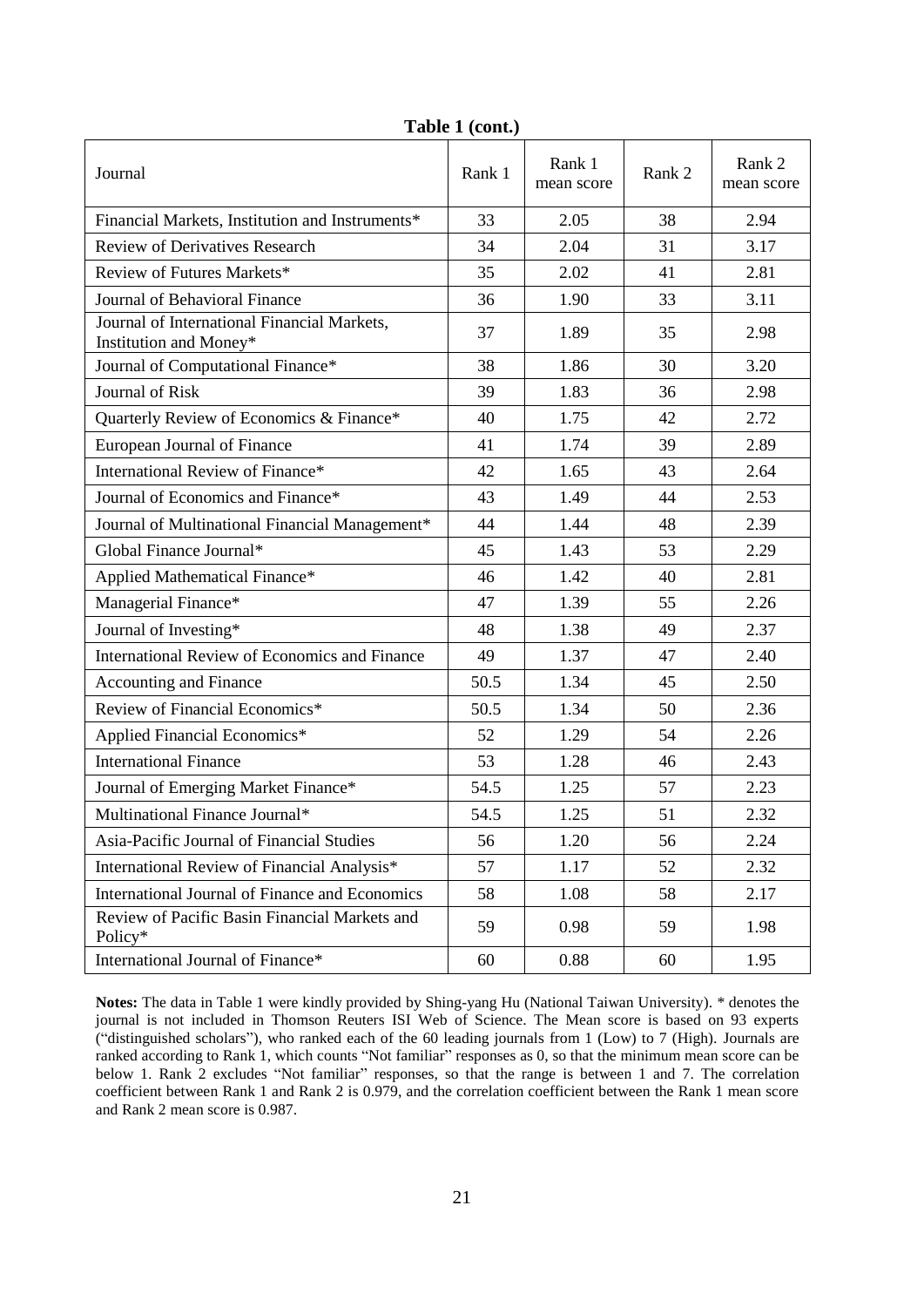**Table 2 Mean Expert Scores and Research Assessment Measures (RAM) for 34 Leading Finance Journals**

|                | <b>Rank</b> Journal                            | <b>Expert</b><br><b>Score</b> |       | 2YIF 2YIF*                | <b>IFI</b> |             |          |     |       |       | 5YIF Immediacy h-index C3PO PI-BETA Eigenfactor | Article<br><b>Influence</b> |                          |     | <b>CAI H-STAR 2Y-STAR</b> |
|----------------|------------------------------------------------|-------------------------------|-------|---------------------------|------------|-------------|----------|-----|-------|-------|-------------------------------------------------|-----------------------------|--------------------------|-----|---------------------------|
|                | Journal of Finance                             | 6.98                          |       | 4.151 3.868 1.073 6.529   |            |             | 0.797    | 170 | 23.65 | 0.439 | 0.06034                                         | 7.477                       | 4.195                    | 94  | 88                        |
| 2              | Journal of Financial Economics                 | 6.84                          |       | 3.81 3.413 1.116 5.631    |            |             | 0.57     | 156 | 62.02 | 0.091 | 0.05263                                         | 5.923                       | 5.384                    | 90  | 80                        |
| 2              | <b>Review of Financial Studies</b>             | 6.84                          |       | 4.602 3.982 1.156 5.016   |            |             | 0.681    | 85  | 27.16 | 0.134 | 0.04674                                         | 6.583                       | 5.701                    | 84  | 74                        |
| $\overline{4}$ | Journal of Financial and Quantitative Analysis | 6.10                          | 1.593 | 1.538 1.037 2.122         |            |             | 0.246    | 66  | 12.21 | 0.231 | 0.00911                                         | 2.291                       | 1.762                    | 94  | 94                        |
| 5              | Journal of Financial Intermediation            | 5.21                          | 1.2   | 1.06                      | 1.132 1.67 |             | 0.32     | 30  | 10.09 | 0.258 | 0.00381                                         | 1.752                       | 1.3                      | 94  | 78                        |
| 6              | Journal of Money, Credit and Banking           | 5.10                          | 1.15  | 1.03                      |            | 1.117 1.856 | 0.129    | 63  | 9.7   | 0.306 | 0.01388                                         | 1.75                        | 1.215                    | 90  | 80                        |
|                | <b>Review of Finance</b>                       | 4.89                          | 1.952 |                           | .881 1.038 | $\sim$      | 0.304    | 8   | 2.38  | 0.505 | 0.00479                                         |                             | $\overline{\phantom{a}}$ | 96  | 94                        |
| 8              | <b>Financial Management</b>                    | 4.88                          | .297  | $0.562$ 2.308 1.644       |            |             | 0.167    | 38  | 6.6   | 0.253 | 0.00212                                         | 0.828                       | 0.619                    | 62  | $-12$                     |
| 9              | Journal of Banking & Finance                   | 4.87                          |       | 2.731 0.748 3.651 2.528   |            |             | 0.672    | 59  | 8.46  | 0.214 | 0.01416                                         | 0.8                         | 0.629                    | 36  | $-44$                     |
| 10             | Journal of Financial Markets                   | 4.80                          | 1.102 | 0.98                      |            | 1.124 1.347 | 0.3      | 15  | 7.08  | 0.235 | 0.00239                                         | 1.258                       | 0.962                    | 88  | 78                        |
| 11             | Journal of Corporate Finance                   | 4.78                          | 1.523 | 1.198 1.271 2.199         |            |             | 0.277    | 28  | 7.95  | 0.208 | 0.00546                                         | 1.333                       | 1.056                    | 76  | 58                        |
| 12             | <b>Mathematical Finance</b>                    | 4.61                          |       | 1.052 0.879 1.197 1.801   |            |             | 0.393    | 36  | 15.19 | 0.182 | 0.00536                                         | 1.892                       | 1.548                    | 88  | 68                        |
| 13             | Journal of Empirical Finance                   | 4.49                          |       | 0.807 0.716 1.127         |            | $\sim$      | 0.067    | 6   | 1.17  | 0.536 | 0.00316                                         |                             | $\sim$                   | 86  | 78                        |
| 14             | Journal of International Money and Finance     | 4.24                          |       | 0.836 0.719 1.163 1.462   |            |             | 0.135    | 51  | 9.92  | 0.207 | 0.00625                                         | 0.953                       | 0.756                    | 82  | 74                        |
| 15             | Financial Analysts Journal                     | 4.04                          |       | $0.552 \, 0.552$          |            | 0.884       | 0.031    | 21  | 2.52  | 0.59  | 0.00269                                         | 0.733                       | 0.301                    | 100 | 100                       |
| 16             | Journal of Derivatives                         | 3.91                          |       | 0.564 0.564               |            | $\sim$      | $\theta$ | 5   | 0.99  | 0.598 | 0.00101                                         |                             | $\sim$                   | 92  | 100                       |
| 16             | Journal of Futures Markets                     | 3.91                          |       | $0.467$ 0.308 1.516 0.678 |            |             | 0.2      | 32  | 5.69  | 0.236 | 0.00146                                         | 0.295                       | 0.225                    | 64  | 32                        |
| 18             | Journal of Financial Econometrics              | 3.89                          |       | 0.846 0.769               | 1.1        |             | 0.095    | 6   | 1.86  | 0.518 | 0.00431                                         |                             |                          | 94  | 82                        |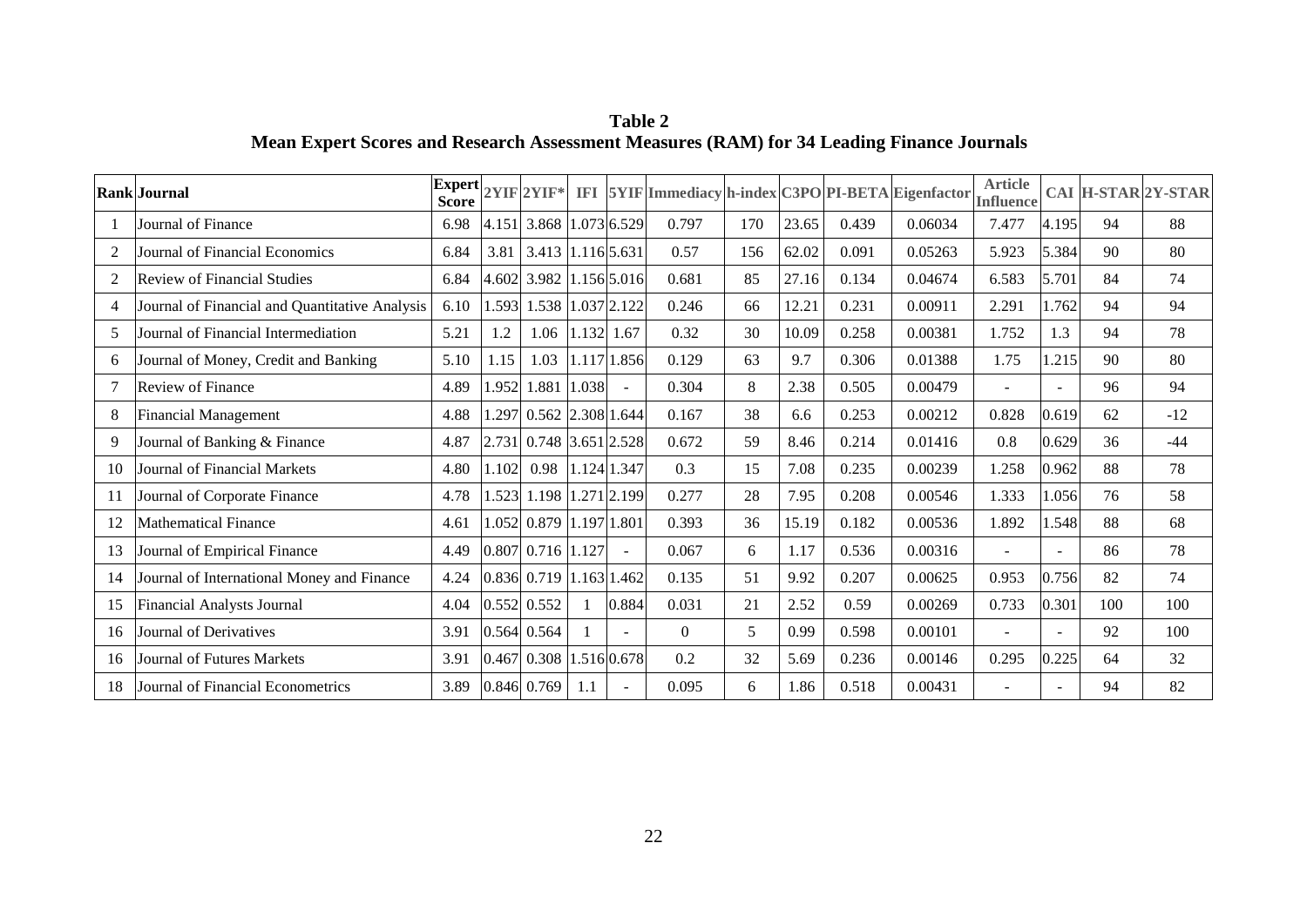| Table 2 (cont.) |  |
|-----------------|--|
|-----------------|--|

|    | <b>Rank</b> Journal                          | <b>Expert!</b><br><b>Score</b> |       | 2YIF 2YIF*                                       |                  |                          |          |    |      |       | IFI   5YIF   Immediacy   h-index   C3PO   PI-BETA   Eigenfactor | <b>Article</b><br><b>Influence</b> |                          |       | CAI H-STAR 2Y-STAR |
|----|----------------------------------------------|--------------------------------|-------|--------------------------------------------------|------------------|--------------------------|----------|----|------|-------|-----------------------------------------------------------------|------------------------------------|--------------------------|-------|--------------------|
| 19 | Journal of Portfolio Management              | 3.86                           |       | 0.416 0.267 1.558 0.451                          |                  |                          | 0.114    | 30 | 3.12 | 0.449 | 0.00118                                                         | 0.228                              | 0.126                    | 82    | 30                 |
| 20 | Finance and Stochastics                      | 3.63                           | 1.326 | 1.065                                            | 1.245            | 1.87                     | 0.217    | 23 | 8.83 | 0.174 | 0.00512                                                         | 2.016                              | .665                     | 88    | 62                 |
| 21 | <b>European Financial Management</b>         | 3.55                           |       | $0.685 \mid 0.534 \mid$                          | 1.283            | 1.278                    | 0.088    | 12 | 3.15 | 0.339 | 0.00229                                                         | 0.73                               | 0.483                    | 62    | 56                 |
| 22 | Journal of Financial Services Research       | 3.51                           |       | $0.762$ 0.738 1.033                              |                  | $\overline{a}$           | $\Omega$ | 22 | 4.84 | 0.359 | 0.00099                                                         |                                    | $\sim$                   | 96    | 94                 |
| 23 | Journal of Business Finance & Accounting     | 3.38                           |       | $0.549$ 0.324                                    | 1.694            | 1.04                     | 0.096    | 14 | 2.82 | 0.341 | 0.00255                                                         | 0.443                              | 0.292                    | 66    | 18                 |
| 24 | Review of Derivatives Research               | 3.17                           |       | $0.389$ 0.333                                    | 1.168            | $\overline{\phantom{a}}$ | 0.083    | 2  | 0.29 | 0.756 | 0.00062                                                         |                                    | $\sim$                   | 80    | 72                 |
| 25 | <b>Ouantitative Finance</b>                  | 3.15                           | 0.59  | $0.525$ 1.124 0.968                              |                  |                          | 0.163    | 20 | 3.22 | 0.457 | 0.00372                                                         | 0.687                              | 0.373                    | 84    | 80                 |
| 26 | Journal of Behavioral Finance                | 3.11                           |       | 0.262 0.214 1.224                                |                  | $\sim$                   | $\theta$ | 2  | 0.35 | 0.792 | 0.00038                                                         |                                    | $\sim$                   | 42    | 64                 |
| 27 | Journal of Risk                              | 2.98                           | 0.5   | 0.382                                            | 1.309            | 1.794                    | $\Omega$ | 3  | 0.46 | 0.694 | 0.00068                                                         | 1.029                              | 0.315                    | 94    | 54                 |
| 28 | <b>Finance Research Letters</b>              | 2.96                           |       | $0.314$ 0.255                                    | 1.231            | $\overline{a}$           | $\theta$ | 3  | 0.48 | 0.75  | 0.00123                                                         | $\overline{a}$                     | $\sim$                   | 90    | 64                 |
| 29 | European Journal of Finance                  | 2.89                           |       | $0.488$ 0.463 1.054                              |                  |                          | $\Omega$ | 3  | 0.57 | 0.711 | 0.00113                                                         | $\overline{a}$                     | $\overline{\phantom{0}}$ | 92    | 90                 |
| 30 | Accounting and Finance                       | 2.50                           |       | 0.432 0.358 1.207                                |                  | $\overline{\phantom{a}}$ | 0.095    | 5. | 0.81 | 0.602 | 0.00041                                                         |                                    | $\blacksquare$           | 62    | 66                 |
| 31 | <b>International Finance</b>                 | 2.43                           |       | 0.462 0.462                                      |                  |                          | 0.048    | 5  | 0.89 | 0.674 | 0.00067                                                         |                                    | ÷,                       | 90    | 100                |
| 32 | International Review of Economics & Finance  | 2.40                           |       | 0.809 0.373 2.169                                |                  | $\sim$                   | 0.317    | 5  | 0.95 | 0.554 | 0.00166                                                         |                                    | ۰                        | 26    | -6                 |
| 33 | Asia-Pacific Journal of Financial Studies    | 2.24                           | 0.41  | $0.098$ 4.184                                    |                  | $\sim$                   | 0.033    | 4  | 0.61 | 0.615 | 0.00009                                                         |                                    | $\overline{\phantom{a}}$ | $-40$ | $-52$              |
| 34 | International Journal of Finance & Economics | 2.17                           | 0.569 | 0.51                                             | $1.116 \, 0.692$ |                          | 0.08     | 17 | 3.72 | 0.372 | 0.00155                                                         | 0.492                              | 0.309                    | 92    | 80                 |
|    | <b>Mean</b>                                  | 4.07                           |       | $\vert 1.153 \vert 0.931 \vert 1.404 \vert 2.07$ |                  |                          | 0.198    | 31 | 7.35 | 0.423 | 0.0078                                                          | 1.881                              | 1.391                    | 77    | 61                 |

**Notes:** Only those journals in Thomson Reuters ISI Web of Science are included. Journals are ranked according to Expert Score, namely Rank 2 from Table 1. The RAM data for all journals from 1945 onward were downloaded from ISI on 28 November 2011.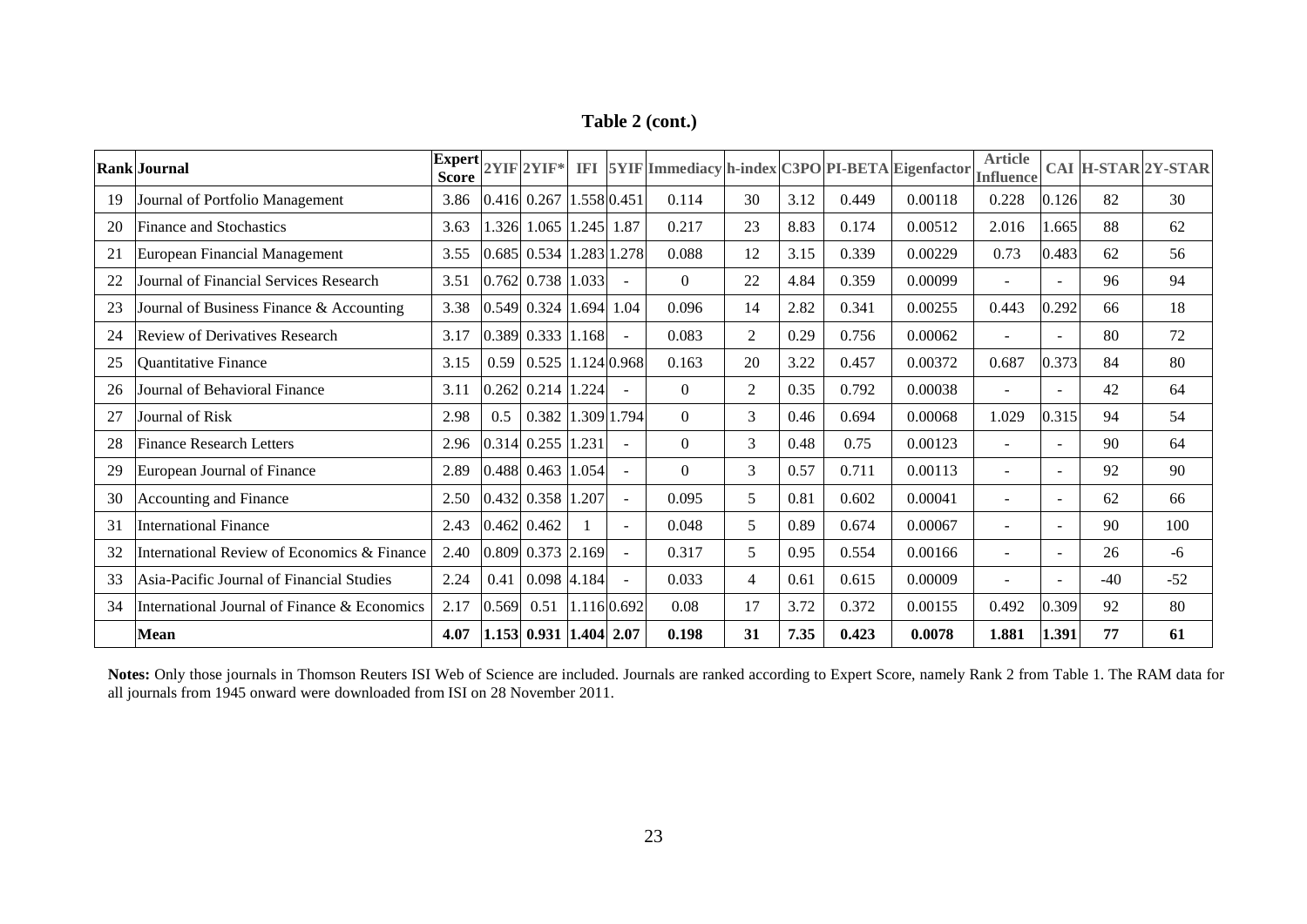**Table 3 Correlations of Expert Score and 13 RAM for 21 Leading Finance Journals**

|                          | <b>Expert</b><br><b>Score</b> | 2YIF     | $2YIF*$  | <b>IFI</b> | 5YIF     | <b>Immediacy</b> | h-index  | C3PO     | <b>PI-BETA</b> | Eigenfactor | <b>Article Influence</b> | <b>CAI</b> | <b>H-STAR</b> | 2Y-STAR |
|--------------------------|-------------------------------|----------|----------|------------|----------|------------------|----------|----------|----------------|-------------|--------------------------|------------|---------------|---------|
| <b>Expert Score</b>      |                               |          |          |            |          |                  |          |          |                |             |                          |            |               |         |
| 2YIF                     | 0.846                         |          |          |            |          |                  |          |          |                |             |                          |            |               |         |
| $2YIF^*$                 | 0.847                         | 0.942    |          |            |          |                  |          |          |                |             |                          |            |               |         |
| IFI                      | $-0.049$                      | 0.089    | $-0.242$ |            |          |                  |          |          |                |             |                          |            |               |         |
| 5YIF                     | 0.826                         | 0.951    | 0.956    | $-0.073$   |          |                  |          |          |                |             |                          |            |               |         |
| <b>Immediacy</b>         | 0.789                         | 0.915    | 0.810    | 0.234      | 0.845    |                  |          |          |                |             |                          |            |               |         |
| h-index                  | 0.830                         | 0.851    | 0.866    | $-0.061$   | 0.910    | 0.778            |          |          |                |             |                          |            |               |         |
| C3PO                     | 0.734                         | 0.769    | 0.804    | $-0.160$   | 0.807    | 0.658            | 0.829    |          |                |             |                          |            |               |         |
| PI-BETA                  | $-0.481$                      | $-0.420$ | $-0.348$ | $-0.135$   | $-0.287$ | $-0.473$         | $-0.307$ | $-0.508$ | 1              |             |                          |            |               |         |
| <b>Eigenfactor</b>       | 0.800                         | 0.935    | 0.959    | $-0.115$   | 0.971    | 0.822            | 0.940    | 0.823    | $-0.262$       |             |                          |            |               |         |
| <b>Article Influence</b> | 0.822                         | 0.918    | 0.988    | $-0.265$   | 0.965    | 0.795            | 0.876    | 0.792    | $-0.280$       | 0.963       |                          |            |               |         |
| <b>CAI</b>               | 0.825                         | 0.920    | 0.975    | $-0.244$   | 0.924    | 0.775            | 0.829    | 0.875    | $-0.441$       | 0.927       | 0.964                    |            |               |         |
| <b>H-STAR</b>            | 0.130                         | 0.005    | 0.282    | $-0.856$   | 0.155    | $-0.129$         | 0.151    | 0.196    | 0.273          | 0.174       | 0.324                    | 0.276      |               |         |
| 2Y-STAR                  | 0.244                         | 0.150    | 0.394    | $-0.826$   | 0.252    | 0.048            | 0.258    | 0.275    | 0.091          | 0.287       | 0.397                    | 0.361      | 0.846         |         |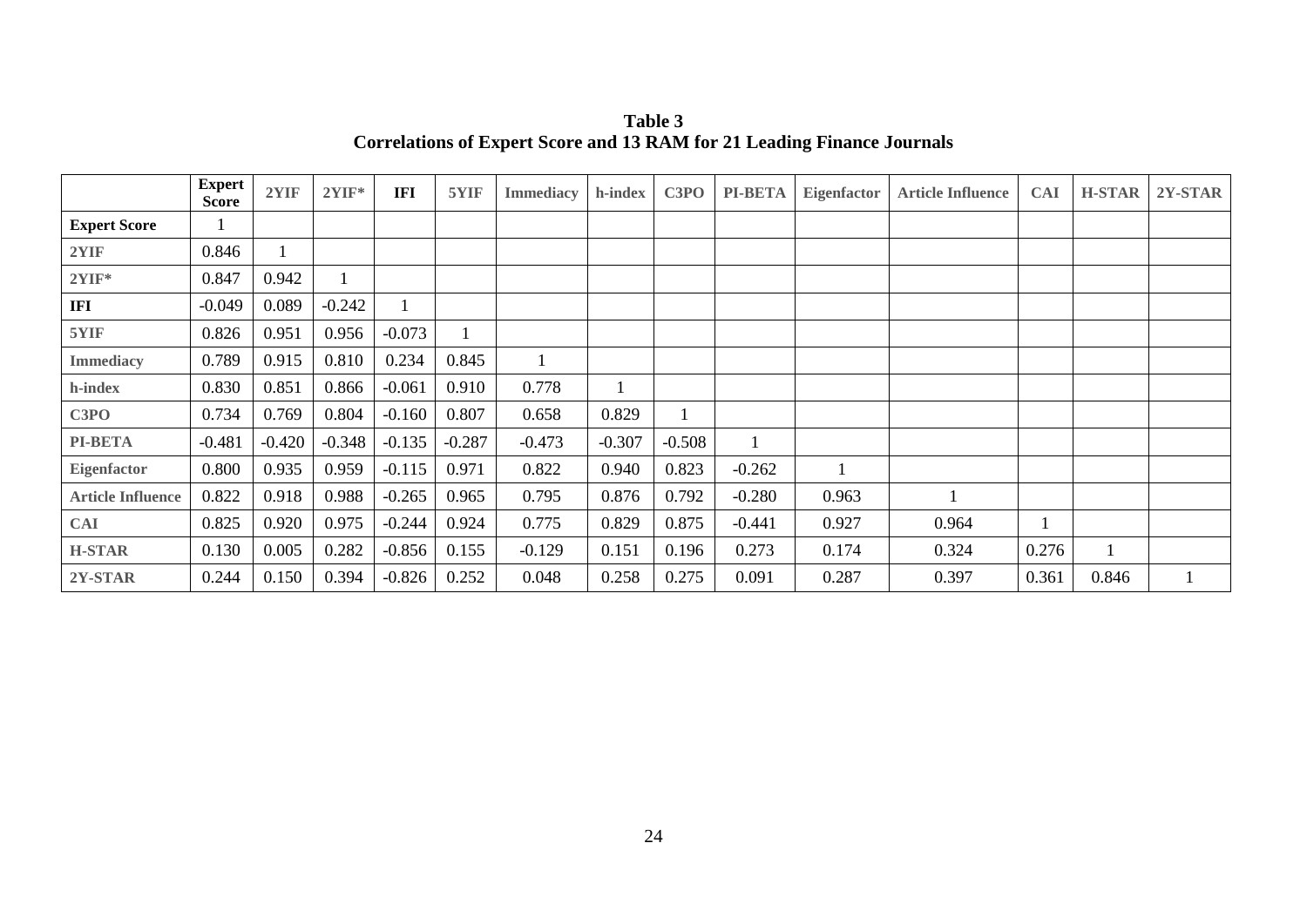| Table 4                                                                        |
|--------------------------------------------------------------------------------|
| <b>Correlations of Expert Score and 10 RAM for 34 Leading Finance Journals</b> |

|                     | <b>Expert Score</b> | 2YIF     | $2YIF*$  | IFI      | <b>Immediacy</b> | h-index  | C <sub>3</sub> P <sub>O</sub> | <b>PI-BETA</b> | <b>Eigenfactor</b> | <b>H-STAR</b> | 2Y-STAR |
|---------------------|---------------------|----------|----------|----------|------------------|----------|-------------------------------|----------------|--------------------|---------------|---------|
| <b>Expert Score</b> |                     |          |          |          |                  |          |                               |                |                    |               |         |
| 2YIF                | 0.839               |          |          |          |                  |          |                               |                |                    |               |         |
| $2YIF*$             | 0.839               | 0.948    |          |          |                  |          |                               |                |                    |               |         |
| IFI                 | $-0.177$            | 0.013    | $-0.232$ |          |                  |          |                               |                |                    |               |         |
| <b>Immediacy</b>    | 0.759               | 0.907    | 0.803    | 0.137    |                  |          |                               |                |                    |               |         |
| h-index             | 0.813               | 0.849    | 0.842    | $-0.057$ | 0.786            |          |                               |                |                    |               |         |
| <b>C3PO</b>         | 0.736               | 0.787    | 0.801    | $-0.116$ | 0.689            | 0.863    |                               |                |                    |               |         |
| <b>PI-BETA</b>      | $-0.636$            | $-0.537$ | $-0.463$ | $-0.031$ | $-0.591$         | $-0.544$ | $-0.593$                      |                |                    |               |         |
| <b>Eigenfactor</b>  | 0.771               | 0.925    | 0.937    | $-0.093$ | 0.808            | 0.930    | 0.842                         | $-0.397$       |                    |               |         |
| <b>H-STAR</b>       | 0.336               | 0.129    | 0.312    | $-0.838$ | $-0.018$         | 0.182    | 0.193                         | $-0.109$       | 0.171              |               |         |
| 2Y-STAR             | 0.215               | 0.083    | 0.310    | $-0.818$ | $-0.096$         | 0.110    | 0.140                         | 0.117          | 0.165              | 0.805         |         |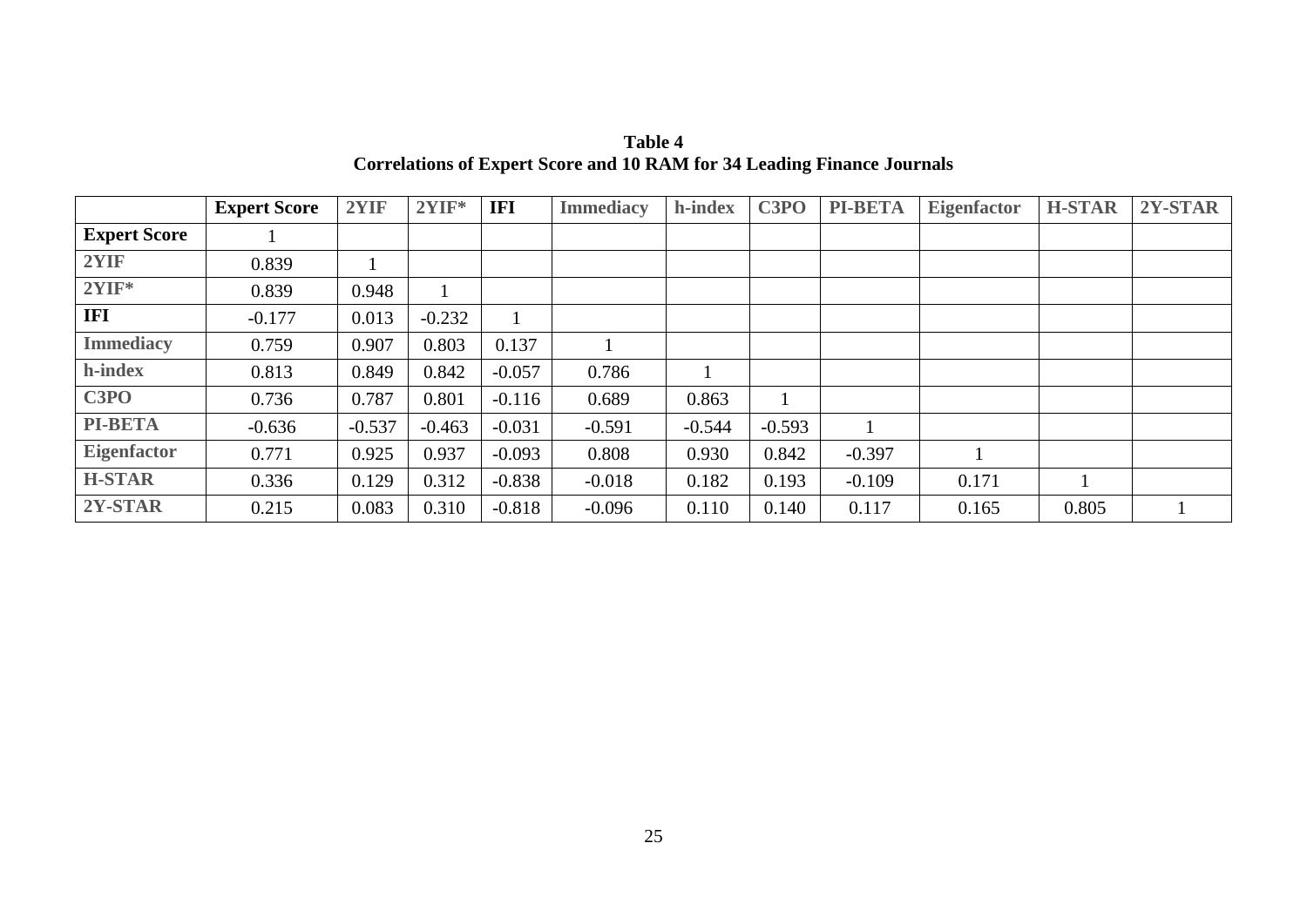| Table 5                                                                                |
|----------------------------------------------------------------------------------------|
| <b>Expert Score, 10 RAM and Harmonic Mean Rankings for 34 Leading Finance Journals</b> |

| <b>Journal</b>                                 | Expert<br><b>Score</b> |                |    |                |                |                |                |                | 2YIF 2YIF* IFI Immediacy h-index C3PO PI-BETA Eigenfactor H-STAR 2Y-STAR |                |    | Harmonic<br><b>Mean</b> |
|------------------------------------------------|------------------------|----------------|----|----------------|----------------|----------------|----------------|----------------|--------------------------------------------------------------------------|----------------|----|-------------------------|
| Journal of Finance                             |                        | $\overline{2}$ | 2  | 8              |                |                | 3              | 18             |                                                                          | $\overline{4}$ | 8  |                         |
| <b>Review of Financial Studies</b>             | $\overline{2}$         |                |    | 17             | $\overline{2}$ | 3              | $\overline{2}$ | $\overline{2}$ | 3                                                                        | 20             | 17 | $\overline{2}$          |
| Journal of Financial Economics                 | $\overline{2}$         | 3              | 3  | 10             | $\overline{4}$ | 2              | 1              |                | 2                                                                        | 12             | 10 | 3                       |
| <b>Financial Analysts Journal</b>              | 15                     | 23             | 19 |                | 28             | 16             | 21             | 25             | 16                                                                       | 1              |    | 4                       |
| Journal of Financial and Quantitative Analysis | $\overline{4}$         | 6              | 5  | 5              | 11             | $\overline{4}$ | 5              | 8              | 6                                                                        | 4              | 4  | 5                       |
| <b>Review of Finance</b>                       | $\overline{7}$         | 5              | 4  | 6              | 8              | 22             | 22             | 21             | 11                                                                       | $\overline{2}$ | 4  | 6                       |
| Journal of Banking & Finance                   | 9                      | $\overline{4}$ | 13 | 33             | 3              | 6              | 10             | $\tau$         | 4                                                                        | 32             | 33 | 7                       |
| Journal of Derivatives                         | 16                     | 22             | 17 |                | 29             | 25             | 25             | 26             | 27                                                                       | 9              |    | 8                       |
| <b>International Finance</b>                   | 31                     | 28             | 24 |                | 26             | 25             | 27             | 29             | 30                                                                       | 12             |    | 9                       |
| Journal of Financial Intermediation            | 5                      | 10             | 8  | 16             | 6              | 11             | 6              | 12             | 13                                                                       | 4              | 14 | 10                      |
| <b>Mathematical Finance</b>                    | 12                     | 13             | 11 | 20             | 5              | 9              | 4              | 4              | 9                                                                        | 16             | 20 | 11                      |
| Journal of Money, Credit and Banking           | 6                      | 11             | 9  | 12             | 17             | 5              | 8              | 13             | 5                                                                        | 12             | 10 | 12                      |
| Journal of Financial Services Research         | 22                     | 18             | 14 | $\overline{4}$ | 29             | 15             | 15             | 16             | 28                                                                       | $\overline{2}$ | 4  | 13                      |
| <b>Finance and Stochastics</b>                 | 20                     | 8              |    | 24             | 12             | 14             | 9              | 3              | 10                                                                       | 16             | 24 | 14                      |
| Journal of Corporate Finance                   | 11                     | 7              | 6  | 25             | 10             | 13             | 11             | 6              | 8                                                                        | 25             | 25 | 15                      |
| Journal of International Money and Finance     | 14                     | 15             | 15 | 18             | 16             | $\tau$         | 7              | 5              | 7                                                                        | 22             | 17 | 16                      |
| Journal of Financial Econometrics              | 18                     | 14             | 12 | 9              | 20             | 23             | 23             | 22             | 12                                                                       | 4              | 9  | 17                      |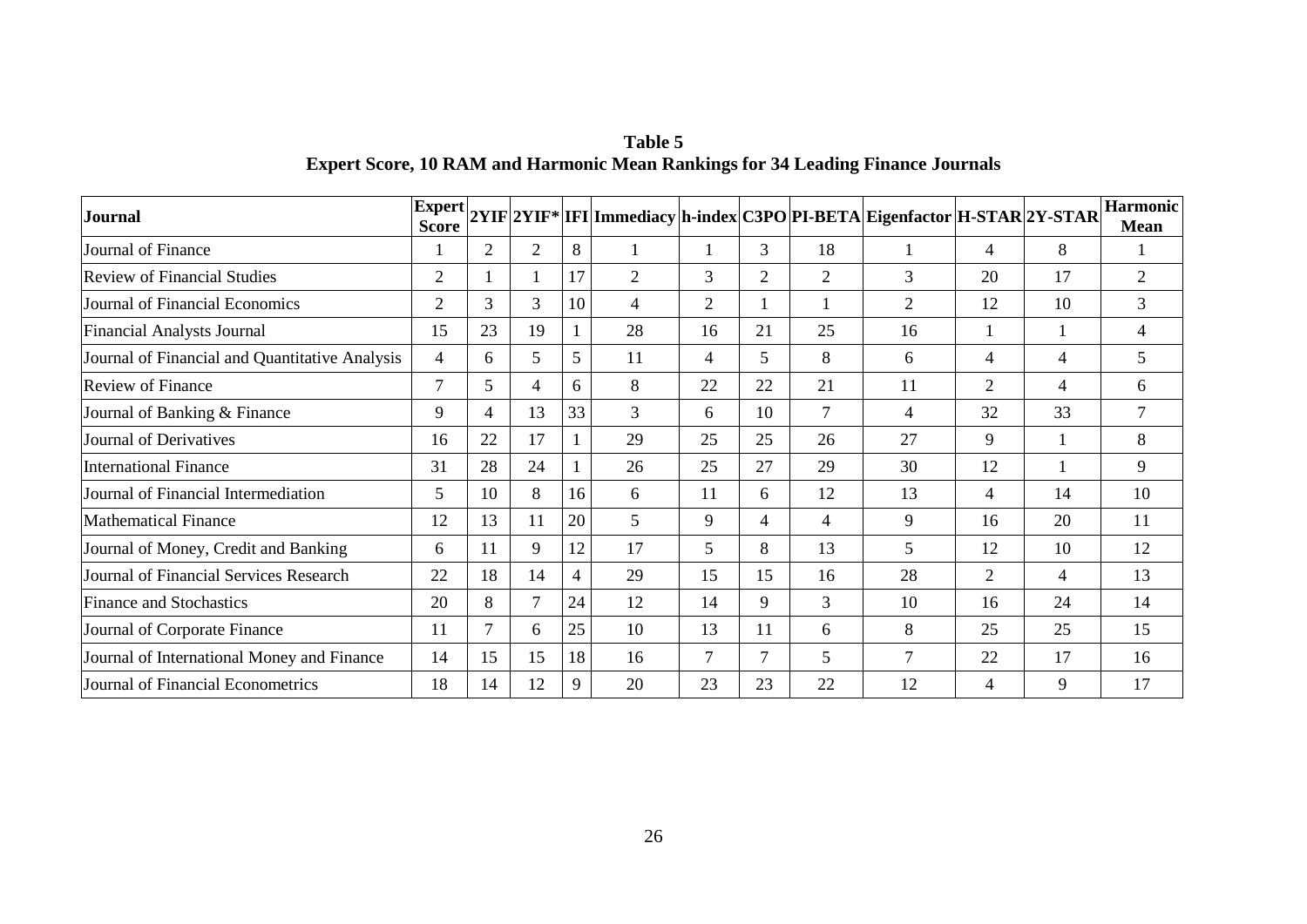**Table 5 (cont.)**

| <b>Journal</b>                               | <b>Expert</b><br><b>Score</b> |    |    |                |                |    |    |    | 2YIF 2YIF* IFI Immediacy h-index C3PO PI-BETA Eigenfactor H-STAR 2Y-STAR |    |                | <b>Harmonic</b><br><b>Mean</b> |
|----------------------------------------------|-------------------------------|----|----|----------------|----------------|----|----|----|--------------------------------------------------------------------------|----|----------------|--------------------------------|
| Journal of Financial Markets                 | 10                            | 12 | 10 | 13             | 9              | 19 | 12 | 9  | 18                                                                       | 16 | 14             | 18                             |
| <b>Financial Management</b>                  | 8                             | 9  | 18 | 32             | 14             | 8  | 13 | 11 | 20                                                                       | 28 | 32             | 19                             |
| <b>Journal of Futures Markets</b>            | 16                            | 27 | 30 | 28             | 13             | 10 | 14 | 10 | 23                                                                       | 27 | 28             | 20                             |
| International Journal of Finance & Economics | 34                            | 21 | 22 | 11             | 24             | 18 | 16 | 17 | 22                                                                       | 9  | 10             | 21                             |
| <b>Journal of Risk</b>                       | 27                            | 25 | 25 | 27             | 29             | 30 | 32 | 30 | 29                                                                       | 4  | 27             | 22                             |
| <b>Quantitative Finance</b>                  | 25                            | 20 | 21 | 13             | 15             | 17 | 17 | 20 | 14                                                                       | 20 | 10             | 23                             |
| Journal of Empirical Finance                 | 13                            | 17 | 16 | 15             | 25             | 23 | 24 | 23 | 15                                                                       | 19 | 14             | 24                             |
| European Journal of Finance                  | 29                            | 26 | 23 | $\overline{7}$ | 29             | 30 | 30 | 31 | 26                                                                       | 9  | $\overline{7}$ | 25                             |
| International Review of Economics & Finance  | 32                            | 16 | 26 | 31             | $\overline{7}$ | 25 | 26 | 24 | 21                                                                       | 33 | 31             | 26                             |
| European Financial Management                | 21                            | 19 | 20 | 26             | 22             | 21 | 18 | 14 | 19                                                                       | 28 | 26             | 27                             |
| Journal of Portfolio Management              | 19                            | 30 | 31 | 29             | 18             | 11 | 19 | 19 | 25                                                                       | 22 | 29             | 28                             |
| Journal of Business Finance & Accounting     | 23                            | 24 | 29 | 30             | 19             | 20 | 20 | 15 | 17                                                                       | 26 | 30             | 29                             |
| Finance Research Letters                     | 28                            | 33 | 32 | 23             | 29             | 30 | 31 | 32 | 24                                                                       | 12 | 22             | 30                             |
| <b>Accounting and Finance</b>                | 30                            | 29 | 27 | 21             | 20             | 25 | 28 | 27 | 32                                                                       | 28 | 21             | 31                             |
| <b>Review of Derivatives Research</b>        | 24                            | 32 | 28 | 19             | 23             | 33 | 34 | 33 | 31                                                                       | 24 | 19             | 32                             |
| Journal of Behavioral Finance                | 26                            | 34 | 33 | 22             | 29             | 33 | 33 | 34 | 33                                                                       | 31 | 22             | 33                             |
| Asia-Pacific Journal of Financial Studies    | 33                            | 31 | 34 | 34             | 27             | 29 | 29 | 28 | 34                                                                       | 34 | 34             | 34                             |

**Notes:** The journals are ranked according to Harmonic Mean, which is calculated for Expert Score and 10 RAM. The correlation between the harmonic means based on including and excluding Expert Score is 0.988.